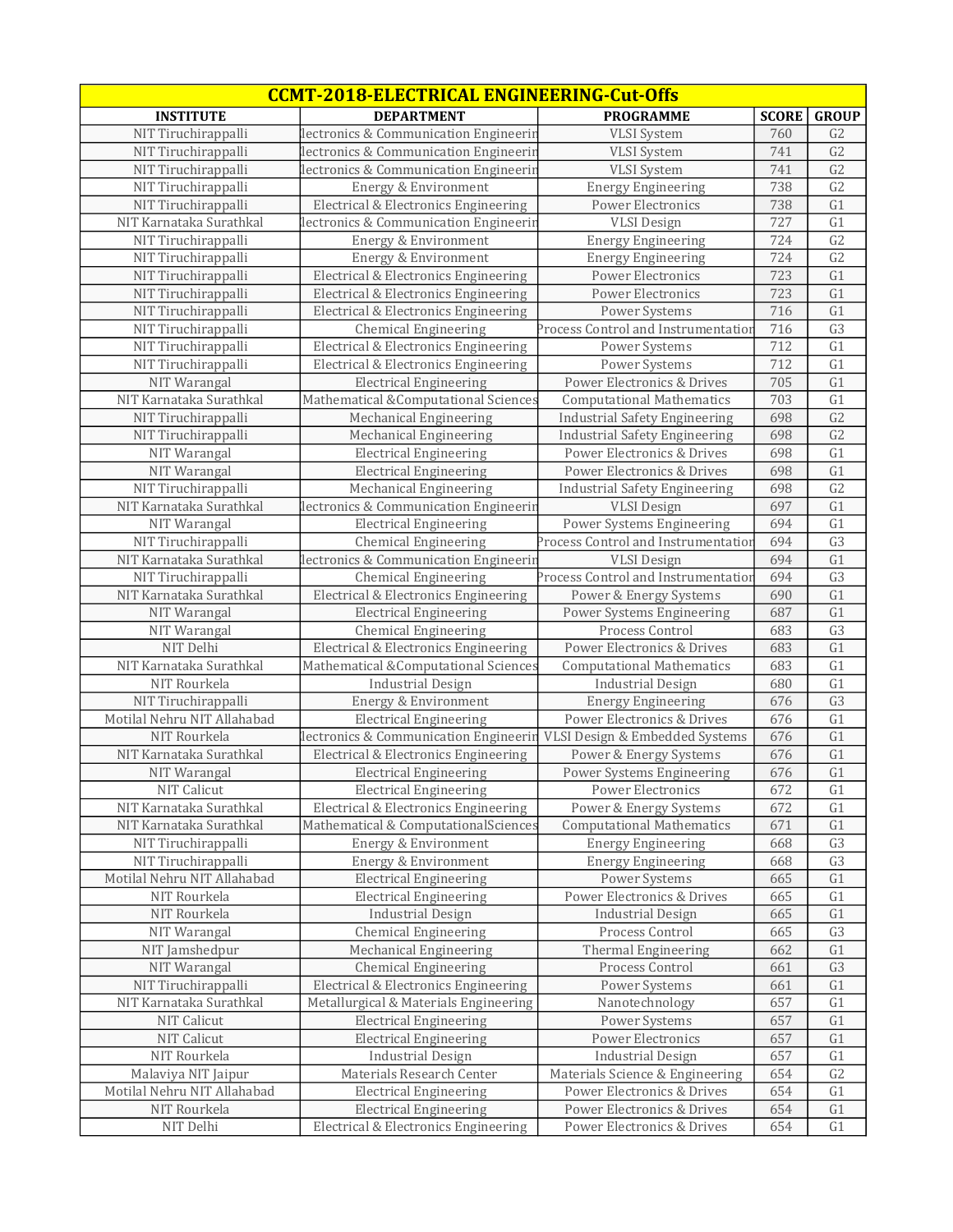| NIT Calicut                                        | <b>Electrical Engineering</b>                                            | Power Electronics                            | 654        | G1              |
|----------------------------------------------------|--------------------------------------------------------------------------|----------------------------------------------|------------|-----------------|
| NIT Tiruchirappalli                                | Energy & Environment                                                     | <b>Energy Engineering</b>                    | 652        | G <sub>2</sub>  |
| NIT Rourkela                                       | lectronics & Communication Engineerin                                    | VLSI Design & Embedded Systems               | 651        | $\overline{G1}$ |
| Motilal Nehru NIT Allahabad                        | <b>Electrical Engineering</b>                                            | Power Electronics & Drives                   | 650        | G1              |
| NIT Delhi                                          | Electrical & Electronics Engineering                                     | Power Electronics & Drives                   | 650        | G1              |
| NIT Rourkela                                       | <b>Electrical Engineering</b>                                            | Power Systems Engineering                    | 646        | $\overline{G1}$ |
| Motilal Nehru NIT Allahabad                        | <b>Electrical Engineering</b>                                            | Power Systems                                | 646        | G1              |
| Motilal Nehru NIT Allahabad                        | <b>Electrical Engineering</b>                                            | Power Systems                                | 646        | G1              |
| NIT Rourkela                                       | <b>Electrical Engineering</b>                                            | Power Electronics & Drives                   | 646        | G1              |
| Malaviya NIT Jaipur                                | <b>Electrical Engineering</b>                                            | Power Electronics & Drives                   | 643        | G1              |
| NIT Calicut                                        | <b>Electrical Engineering</b>                                            | Power Systems                                | 643        | G1              |
| NIT Calicut                                        | <b>Electrical Engineering</b>                                            | Power Systems                                | 641        | G1              |
| Motilal Nehru NIT Allahabad                        | <b>Electrical Engineering</b>                                            | Control & Instrumentation                    | 639        | $\overline{G1}$ |
| NIT Rourkela                                       | <b>Electrical Engineering</b>                                            | <b>Control &amp; Automation</b>              | 639        | G1              |
| NIT Rourkela                                       | <b>Electrical Engineering</b>                                            | Power Systems Engineering                    | 639        | G1              |
| NIT Rourkela                                       | lectronics & Communication Engineerin                                    | VLSI Design & Embedded Systems               | 639        | $\overline{G1}$ |
| NIT Jamshedpur                                     | Mechanical Engineering                                                   | Thermal Engineering                          | 638        | G1              |
| NIT Raipur                                         | Mechanical Engineering                                                   | ndustrial Engineering & Managemer            | 637        | G1              |
| NIT Jamshedpur                                     | Mechanical Engineering                                                   | Thermal Engineering                          | 637        | G1              |
| Malaviya NIT Jaipur                                | <b>Electrical Engineering</b>                                            | Power Systems                                | 635        | G1              |
| NIT Calicut                                        | <b>Electrical Engineering</b>                                            | <b>Instrumentation &amp; Control Systems</b> | 635        | G1              |
| NIT Karnataka Surathkal                            | Metallurgical & Materials Engineering                                    | Nanotechnology                               | 633        | G1              |
| NIT Karnataka Surathkal                            | Metallurgical & Materials Engineering                                    | Nanotechnology                               | 633        | $\overline{G1}$ |
| NIT Rourkela                                       | Mechanical Engineering                                                   | Cryogenics & Vacuum Technology               | 629        | G1              |
| NIT Karnataka Surathkal                            | Mechanical Engineering                                                   | Mechatronics Engineering                     | 628        | G2              |
| Visvesvaraya NIT Nagpur                            | <b>Electrical Engineering</b>                                            | Power Electronics & Drives                   | 628        | G1              |
| NIT Rourkela                                       | <b>Electrical Engineering</b>                                            | Power Systems Engineering                    | 628        | G1              |
| Malaviya NIT Jaipur                                | Materials Research Center                                                | Materials Science & Engineering              | 627        | G2              |
| NIT Karnataka Surathkal                            | Mathematical & Computational Sciences                                    | <b>Computational Mathematics</b>             | 626        | G1              |
| Maulana Azad NIT Bhopal                            | <b>Energy Centre</b>                                                     | Renewable Energy                             | 625        | G1              |
| Malaviya NIT Jaipur                                | Materials Research Center                                                | Materials Science & Engineering              | 625        | G2              |
| Sardar Vallabhbhai NIT Surat                       | <b>Electrical Engineering</b>                                            | Power Electronics & Electrical Drives        | 624        | G1              |
| NIT Rourkela                                       | <b>Electrical Engineering</b>                                            | Control & Automation                         | 624        | $\overline{G1}$ |
| Malaviya NIT Jaipur                                | <b>Electrical Engineering</b>                                            | Power Electronics & Drives                   | 624        | G1              |
| Sardar Vallabhbhai NIT Surat                       | <b>Electronics Engineering</b>                                           | VLSI & Embedded Systems                      | 622        | G1              |
| Visvesvaraya NIT Nagpur                            | <b>Electrical Engineering</b>                                            | Power Electronics & Drives                   | 621        | G1              |
| NIT Rourkela                                       | <b>Electrical Engineering</b>                                            | Control & Automation                         | 621        | G1              |
| Malaviya NIT Jaipur                                | <b>Electrical Engineering</b>                                            | Power Systems                                | 619        | G1              |
| <b>IIEST Shibpur District Howrah</b>               | <b>Electrical Engineering</b>                                            | Power & Energy Systems                       | 617        | G1              |
|                                                    |                                                                          |                                              |            |                 |
| Maulana Azad NIT Bhopal<br>Maulana Azad NIT Bhopal | Electrical Engineering<br><b>Electrical Engineering</b>                  | Electrical Drives<br>Power Systems           | 617<br>617 | G1<br>G1        |
| NIT Calicut                                        | <b>Electrical Engineering</b>                                            | <b>Industrial Power &amp; Automation</b>     | 617        | G1              |
| NIT Karnataka Surathkal                            | Mechanical Engineering                                                   | <b>Mechatronics Engineering</b>              | 617        | G <sub>2</sub>  |
| <b>IIEST Shibpur District Howrah</b>               | <b>Electrical Engineering</b>                                            | Power & Energy Systems                       | 617        | G1              |
| NIT Karnataka Surathkal                            | Mechanical Engineering                                                   | Mechatronics Engineering                     | 617        | G2              |
| Malaviya NIT Jaipur                                | <b>Electrical Engineering</b>                                            | Power Electronics & Drives                   | 617        | G1              |
| Motilal Nehru NIT Allahabad                        | GIS Cell                                                                 | GIS & Remote Sensing                         |            | G1              |
|                                                    |                                                                          | ndustrial Engineering & Managemer            | 616        | G1              |
| NIT Raipur                                         | Mechanical Engineering                                                   |                                              | 616        |                 |
| NIT Rourkela                                       | Mechanical Engineering                                                   | Cryogenics & Vacuum Technology               | 616        | G1              |
| NIT Calicut                                        | <b>Electrical Engineering</b>                                            | <b>Instrumentation &amp; Control Systems</b> | 615        | G1              |
| Motilal Nehru NIT Allahabad                        | <b>Electrical Engineering</b>                                            | Control & Instrumentation                    | 615        | G1              |
| NIT Raipur                                         | Mechanical Engineering                                                   | ndustrial Engineering & Managemer            | 615        | G1              |
| NIT Durgapur                                       | Mathematics                                                              | Operations Research                          | 613        | G1              |
| NIT Rourkela                                       | lectronics & Communication Engineerintronics and Instrumentation Enginee |                                              | 613        | G1              |
| NIT Calicut                                        | <b>Electrical Engineering</b>                                            | High Voltage Engineering                     | 613        | G1              |
| Sardar Vallabhbhai NIT Surat                       | <b>Electrical Engineering</b>                                            | Power Electronics & Electrical Drives        | 613        | G1              |
| Malaviya NIT Jaipur                                | <b>Electrical Engineering</b>                                            | Power Systems                                | 613        | G1              |
| Visvesvaraya NIT Nagpur                            | <b>Electrical Engineering</b>                                            | <b>Integrated Power Systems</b>              | 613        | G1              |
| NIT Kurukshetra                                    | <b>Computer Engineering</b>                                              | omputer Engineering (Cyber Securit           | 611        | G1              |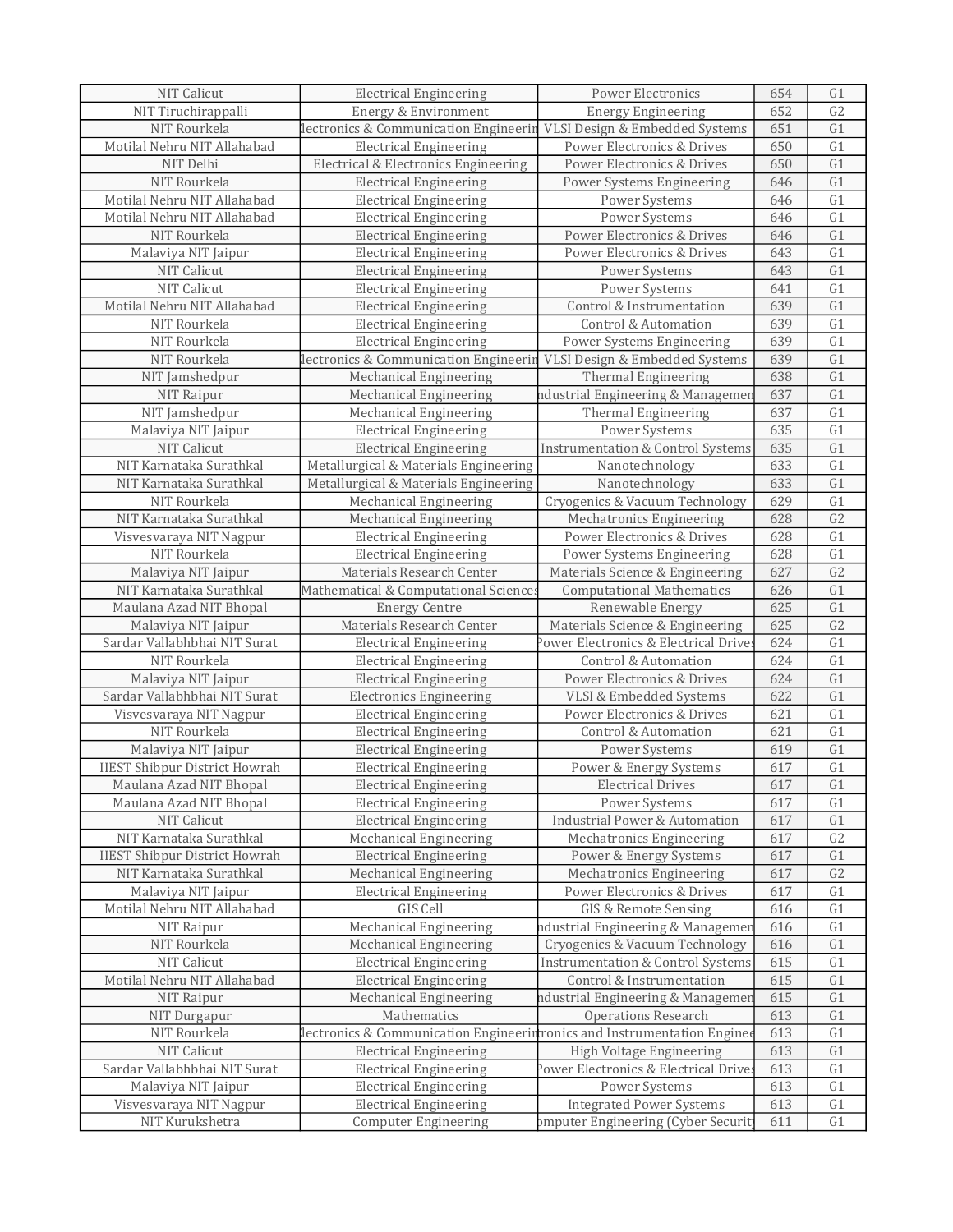| NIT Rourkela                         | <b>Electrical Engineering</b>                                            | Electronic Systems & Communication           | 611 | G1             |
|--------------------------------------|--------------------------------------------------------------------------|----------------------------------------------|-----|----------------|
| NIT Rourkela                         | Mechanical Engineering                                                   | Cryogenics & Vacuum Technology               | 611 | G1             |
| Sardar Vallabhbhai NIT Surat         | <b>Electrical Engineering</b>                                            | Power Systems                                | 609 | G1             |
| <b>IIEST Shibpur District Howrah</b> | <b>Electrical Engineering</b>                                            | Power Electronics & Machine Drives           | 609 | G1             |
| <b>IIITDM Kancheepuram Chennai</b>   | Mechanical Engineering                                                   | ical Engineering (Spl: Smart Manufa          | 609 | G1             |
| Visvesvaraya NIT Nagpur              | <b>Electrical Engineering</b>                                            | <b>Integrated Power Systems</b>              | 609 | G1             |
| Visvesvaraya NIT Nagpur              | <b>Electrical Engineering</b>                                            | Power Electronics & Drives                   | 609 | G1             |
| Sardar Vallabhbhai NIT Surat         | <b>Electrical Engineering</b>                                            | Power Electronics & Electrical Drive         | 609 | G1             |
| NIT Calicut                          | <b>Electrical Engineering</b>                                            | <b>Industrial Power &amp; Automation</b>     | 606 | G1             |
| Motilal Nehru NIT Allahabad          | GIS Cell                                                                 | <b>GIS &amp; Remote Sensing</b>              | 606 | G1             |
| NIT Calicut                          | <b>Electrical Engineering</b>                                            | <b>Instrumentation &amp; Control Systems</b> | 606 | G1             |
| NIT Warangal                         | <b>Electrical Engineering</b>                                            | Power Systems Engineering                    | 606 | G1             |
| <b>IIEST Shibpur District Howrah</b> | <b>Electrical Engineering</b>                                            | Control System & Instrumentation             | 602 | G1             |
| Maulana Azad NIT Bhopal              | <b>Electrical Engineering</b>                                            | Power Systems                                | 602 | G1             |
| Sardar Vallabhbhai NIT Surat         | <b>Electrical Engineering</b>                                            | Power Systems                                | 602 | G1             |
| Malaviya NIT Jaipur                  | Centre for Energy & Environment                                          | Renewable Energy                             | 598 | G1             |
| NIT Jamshedpur                       | <b>Electrical Engineering</b>                                            | Power Electronics & Drives                   | 598 | G1             |
| NIT Kurukshetra                      |                                                                          | Power Electronics & Drives                   | 598 |                |
|                                      | <b>Electrical Engineering</b>                                            |                                              |     | G1             |
| <b>IIEST Shibpur District Howrah</b> | <b>Electrical Engineering</b>                                            | Power Electronics & Machine Drives           | 598 | G1             |
| <b>IIEST Shibpur District Howrah</b> | <b>Electrical Engineering</b>                                            | Power & Energy Systems                       | 598 | G1             |
| Motilal Nehru NIT Allahabad          | <b>Electrical Engineering</b>                                            | Control & Instrumentation                    | 598 | G1             |
| Maulana Azad NIT Bhopal              | <b>Electrical Engineering</b>                                            | Power Systems                                | 598 | G1             |
| NIT Calicut                          | <b>Electrical Engineering</b>                                            | <b>Industrial Power &amp; Automation</b>     | 598 | G1             |
| Sardar Vallabhbhai NIT Surat         | <b>Electrical Engineering</b>                                            | Power Systems                                | 598 | G1             |
| NIT Hamirpur                         | e for energy and Environmental Engine                                    | Energy Technology                            | 597 | G1             |
| NIT Rourkela                         | lectronics & Communication Engineerintronics and Instrumentation Enginee |                                              | 596 | G1             |
| Sardar Vallabhbhai NIT Surat         | <b>Electronics Engineering</b>                                           | VLSI & Embedded Systems                      | 596 | G1             |
| Motilal Nehru NIT Allahabad          | GIS Cell                                                                 | GIS & Remote Sensing                         | 596 | G1             |
| NIT Hamirpur                         | e for energy and Environmental Engine                                    | <b>Energy Technology</b>                     | 595 | G1             |
| NIT Kurukshetra                      | <b>Electrical Engineering</b>                                            | Power Systems                                | 595 | G1             |
| Maulana Azad NIT Bhopal              | <b>Electrical Engineering</b>                                            | <b>Electrical Drives</b>                     | 595 | G1             |
| Visvesvaraya NIT Nagpur              | <b>Electrical Engineering</b>                                            | <b>Integrated Power Systems</b>              | 595 | G1             |
| Maulana Azad NIT Bhopal              | <b>Electrical Engineering</b>                                            | <b>Electrical Drives</b>                     | 595 | G1             |
| NIT Rourkela                         | lectronics & Communication Engineerintronics and Instrumentation Enginee |                                              | 595 | G1             |
| NIT Calicut                          | <b>Electrical Engineering</b>                                            | High Voltage Engineering                     | 594 | G1             |
| Motilal Nehru NIT Allahabad          | Applied Mechanics                                                        | <b>Biomedical Engineering</b>                | 593 | G2             |
| <b>IIITDM Kancheepuram Chennai</b>   | Mechanical Engineering                                                   | ical Engineering (Spl: Smart Manufa          | 593 | G1             |
| <b>IIITDM Kancheepuram Chennai</b>   | Mechanical Engineering                                                   | ical Engineering (Spl: Smart Manufa          | 593 | G1             |
| NIT Patna                            | <b>Electrical Engineering</b>                                            | wer System Engineering (Dual Degr            | 591 | G1             |
| NIT Patna                            | Electrical Engineering                                                   | wer System Engineering (Dual Degr            | 591 | G1             |
| <b>IIEST Shibpur District Howrah</b> | <b>Electrical Engineering</b>                                            | Power Electronics & Machine Drives           | 591 | G1             |
| NIT Patna                            | <b>Electrical Engineering</b>                                            | wer System Engineering (Dual Degre           | 591 | G1             |
| NIT Calicut                          | <b>Electrical Engineering</b>                                            | High Voltage Engineering                     | 591 | G1             |
| NIT Durgapur                         | Mathematics                                                              | Operations Research                          | 589 | G1             |
| Maulana Azad NIT Bhopal              | Physics                                                                  | Nanotechnology                               | 587 | G1             |
| <b>IIEST Shibpur District Howrah</b> | <b>Electrical Engineering</b>                                            | Control System & Instrumentation             | 587 | G1             |
| NIT Hamirpur                         | entre for Material Science & Engineerin                                  | Materials Science & Engineering              | 586 | G1             |
| Motilal Nehru NIT Allahabad          | Applied Mechanics                                                        | <b>Biomedical Engineering</b>                | 586 | G <sub>2</sub> |
| Motilal Nehru NIT Allahabad          | <b>Applied Mechanics</b>                                                 | <b>Biomedical Engineering</b>                | 586 | G2             |
| Sardar Vallabhbhai NIT Surat         | <b>Electronics Engineering</b>                                           | VLSI & Embedded Systems                      | 586 | G1             |
| NIT Kurukshetra                      | <b>Electrical Engineering</b>                                            | Control System                               | 585 | G1             |
| Malaviya NIT Jaipur                  | <b>Electrical Engineering</b>                                            | Power Systems Management                     | 584 | G1             |
| NIT Kurukshetra                      | <b>Computer Engineering</b>                                              | omputer Engineering (Cyber Securit           | 584 | G1             |
| NIT Kurukshetra                      | <b>Electrical Engineering</b>                                            | Power Electronics & Drives                   | 584 | G1             |
| Visvesvaraya NIT Nagpur              | <b>Electrical Engineering</b>                                            | <b>Integrated Power Systems</b>              | 584 | G1             |
| Maulana Azad NIT Bhopal              | <b>Energy Centre</b>                                                     | Renewable Energy                             | 583 | G1             |
| NIT Rourkela                         | Mining Engineering                                                       | Mining Engineering                           | 582 | G1             |
| NIT Rourkela                         | <b>Electrical Engineering</b>                                            | Electronic Systems & Communication           | 581 | G <sub>1</sub> |
| NIT Hamirpur                         | <b>Electrical Engineering</b>                                            | Power System                                 | 580 | G1             |
|                                      |                                                                          |                                              |     |                |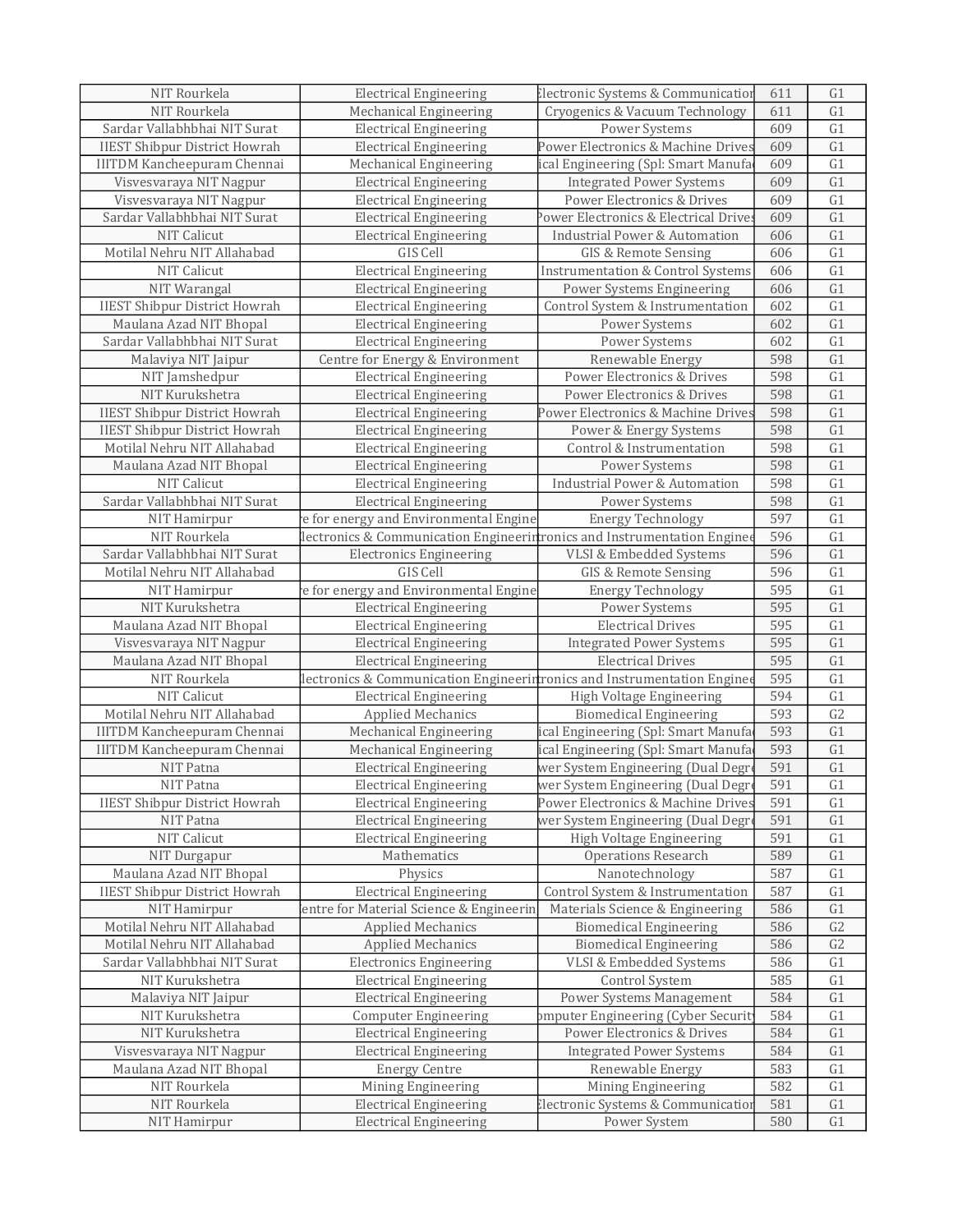| NIT Raipur                                        | <b>Electrical Engineering</b>                                             | Power System & Control               | 580        | G1              |
|---------------------------------------------------|---------------------------------------------------------------------------|--------------------------------------|------------|-----------------|
| NIT Rourkela                                      | <b>Electrical Engineering</b>                                             | Electronic Systems & Communication   | 580        | G1              |
| NIT Tiruchirappalli                               | Mechanical Engineering                                                    | <b>Industrial Safety Engineering</b> | 580        | $\overline{G2}$ |
| NIT Hamirpur                                      | e for energy and Environmental Engine                                     | <b>Energy Technology</b>             | 579        | G1              |
| NIT Jamshedpur                                    | Mechanical Engineering                                                    | <b>Energy Systems Engineering</b>    | 578        | G1              |
| Maulana Azad NIT Bhopal                           | <b>Energy Centre</b>                                                      | Renewable Energy                     | 578        | $\overline{G1}$ |
| Maulana Azad NIT Bhopal                           | <b>Energy Centre</b>                                                      | Green Technology                     | 577        | G1              |
| <b>IIEST Shibpur District Howrah</b>              | School of Mechatronics & Robotics                                         | Mechatronics                         | 576        | G1              |
| NIT Kurukshetra                                   | <b>Electrical Engineering</b>                                             | Power Systems                        | 576        | G1              |
| NIT Kurukshetra                                   | <b>Electrical Engineering</b>                                             | Power Electronics & Drives           | 576        | G1              |
| NIT Kurukshetra                                   | <b>Electrical Engineering</b>                                             | Power Systems                        | 576        | G1              |
| NIT Jamshedpur                                    | <b>Electrical Engineering</b>                                             | Power Systems Engineering            | 573        | G1              |
| Malaviya NIT Jaipur                               | <b>Electrical Engineering</b>                                             | Power Systems Management             | 573        | $\overline{G1}$ |
| Malaviya NIT Jaipur                               | Centre for Energy & Environment                                           | Renewable Energy                     | 573        | G1              |
| NIT Rourkela                                      | <b>Electrical Engineering</b>                                             | Power Systems Engineering            | 573        | G1              |
| <b>IIEST Shibpur District Howrah</b>              | chool of Material Science & Engineering                                   | Materials Science & Technology       | 571        | $\overline{G1}$ |
| Malaviya NIT Jaipur                               | <b>Electrical Engineering</b>                                             | Power Systems Management             | 570        | G1              |
| NIT Durgapur                                      | <b>Electrical Engineering</b>                                             | Power Electronics & Machine Drives   | 569        | G1              |
| NIT Patna                                         | <b>Electrical Engineering</b>                                             | Power Systems Engineering            | 569        | G1              |
| NIT Puducherry                                    | Electrical & Electronics Engineering                                      | <b>Power Electronics</b>             | 569        | G1              |
| NIT Hamirpur                                      | <b>Electrical Engineering</b>                                             | Power System                         | 567        | G1              |
| NIT Kurukshetra                                   | <b>Electrical Engineering</b>                                             | Control System                       | 567        | G1              |
| <b>IIEST Shibpur District Howrah</b>              | <b>Electrical Engineering</b>                                             | Control System & Instrumentation     | 567        | $\overline{G1}$ |
| NIT Rourkela                                      | <b>Electrical Engineering</b>                                             | Control & Automation                 | 566        | G1              |
| NIT Durgapur                                      | <b>Electrical Engineering</b>                                             | Power Systems                        | 565        | G1              |
| NIT Goa                                           | Electrical & Electronics Engineering                                      | Power Electronics & Power Systems    | 565        | G1              |
| NIT Kurukshetra                                   | chool of Renewable Energy and Efficiend                                   | Renewable Energy Systems             | 565        | G1              |
| NIT Durgapur                                      | Mathematics                                                               | <b>Operations Research</b>           | 565        | G1              |
| Malaviya NIT Jaipur                               | Centre for Energy & Environment                                           | Renewable Energy                     | 565        | G1              |
| NIT Raipur                                        | Mechanical Engineering                                                    | ndustrial Engineering & Managemer    | 564        | G1              |
| NIT Rourkela                                      | Biotechnology & Medical Engineering                                       | <b>Biomedical Engineering</b>        | 563        | G1              |
| <b>IIEST Shibpur District Howrah</b>              | School of Mechatronics & Robotics                                         | Mechatronics                         | 563        | G1              |
| NIT Kurukshetra                                   | <b>Electrical Engineering</b>                                             | Control System                       | 563        | $\overline{G1}$ |
| <b>IIEST Shibpur District Howrah</b>              | School of Mechatronics & Robotics                                         | Mechatronics                         | 563        | G1              |
| <b>IIEST Shibpur District Howrah</b>              | CoE for Green Energy & Sensor Sytems lewable Energy Science and Technol   |                                      | 562        | G1              |
| NIT Jamshedpur                                    | <b>Electrical Engineering</b>                                             | Power Electronics & Drives           | 562        | $\overline{G1}$ |
| NIT Jamshedpur                                    | <b>Electrical Engineering</b>                                             | Power Electronics & Drives           | 562        | G1              |
| Maulana Azad NIT Bhopal                           | Physics                                                                   | Nanotechnology                       | 561        | G1              |
| NIT Kurukshetra                                   | <b>Computer Engineering</b>                                               | omputer Engineering (Cyber Securit   | 560        | G1              |
| Motilal Nehru NIT Allahabad                       | Applied Mechanics                                                         | <b>Biomedical Engineering</b>        | 559        | G <sub>1</sub>  |
| NIT Patna                                         | <b>Electrical Engineering</b>                                             | itrol System Engineering (Dual Degr  | 558        | G1              |
| NIT Rourkela                                      | Mining Engineering                                                        | Mining Engineering                   | 558        | G1              |
| NIT Hamirpur                                      | entre for Material Science & Engineerin                                   | Materials Science & Engineering      | 558        | G1              |
| NIT Jamshedpur                                    | <b>Electrical Engineering</b>                                             | Power Systems Engineering            | 558        | G1              |
| NIT Kurukshetra                                   | chool of Renewable Energy and Efficiene                                   | Renewable Energy Systems             | 558        | G1              |
| NIT Hamirpur                                      | e for energy and Environmental Engine                                     | <b>Energy Technology</b>             | 558        | G1              |
| NIT Kurukshetra                                   | Physics                                                                   | Instrumentation                      | 556        | G1              |
| Dr. B R Ambedkar NIT Jalandhar                    | Instrumentation & Control Engineeringhtrol and Instrumentation Engineeri  |                                      | 554        | G2              |
|                                                   | tre for Healthcare Science and Technolety and Occupational Health Enginee |                                      |            |                 |
| <b>IIEST Shibpur District Howrah</b><br>NIT Patna | <b>Electrical Engineering</b>                                             | <b>Control System Engineering</b>    | 554<br>554 | G1<br>G1        |
|                                                   |                                                                           |                                      |            |                 |
| NIT Raipur                                        | <b>Electrical Engineering</b>                                             | Power System & Control               | 554        | G1              |
| Maulana Azad NIT Bhopal                           | <b>Energy Centre</b>                                                      | Green Technology                     | 554        | G1              |
| <b>IIEST Shibpur District Howrah</b>              | CoE for Green Energy & Sensor Sytems lewable Energy Science and Technol   |                                      | 554        | G1              |
| <b>IIEST Shibpur District Howrah</b>              | CoE for Green Energy & Sensor Sytems lewable Energy Science and Technol   |                                      | 554        | G1              |
| NIT Patna                                         | <b>Electrical Engineering</b>                                             | Power Systems Engineering            | 554        | G1              |
| NIT Rourkela                                      | <b>Mechanical Engineering</b>                                             | Cryogenics & Vacuum Technology       | 554        | G1              |
| NIT Goa                                           | lectronics & Communication Engineerin                                     | <b>VLSI</b>                          | 551        | G1              |
| NIT Uttarakhand                                   | <b>Electrical Engineering</b>                                             | Power Electronics & Drives           | 551        | G1              |
| NIT Uttarakhand                                   | <b>Electrical Engineering</b>                                             | Power System & Control               | 551        | G1              |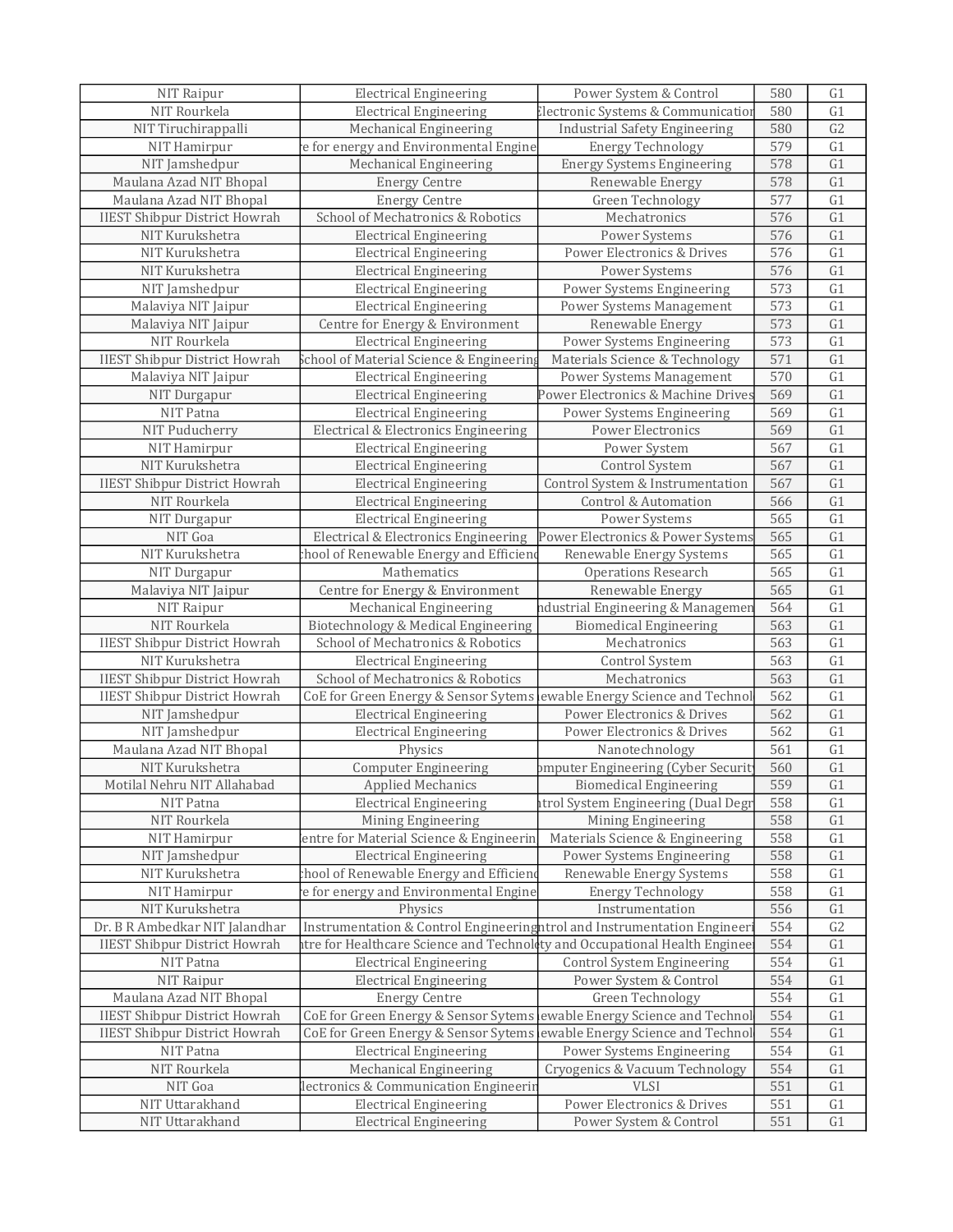| NIT Agartala                         | Civil Engineering                                                         | Hydro Informatics Engineering                | 551 | G1             |
|--------------------------------------|---------------------------------------------------------------------------|----------------------------------------------|-----|----------------|
| NIT Kurukshetra                      | Physics                                                                   | Instrumentation                              | 551 | G1             |
| NIT Patna                            | <b>Electrical Engineering</b>                                             | atrol System Engineering (Dual Degr          | 551 | G1             |
| NIT Patna                            | <b>Electrical Engineering</b>                                             | atrol System Engineering (Dual Degr          | 551 | G1             |
| Maulana Azad NIT Bhopal              | <b>Energy Centre</b>                                                      | Green Technology                             | 551 | G1             |
| Maulana Azad NIT Bhopal              | Physics                                                                   | Nanotechnology                               | 551 | G1             |
| NIT Rourkela                         | Mining Engineering                                                        | Mining Engineering                           | 551 | G1             |
| Maulana Azad NIT Bhopal              | <b>Electrical Engineering</b>                                             | <b>Electrical Drives</b>                     | 551 | G1             |
| NIT Tiruchirappalli                  | <b>Chemical Engineering</b>                                               | Process Control and Instrumentation          | 551 | G3             |
| <b>IIEST Shibpur District Howrah</b> | School of Material Science & Engineering                                  | Materials Science & Technology               | 550 | G1             |
| NIT Goa                              | Electrical & Electronics Engineering                                      | Power Electronics & Power Systems            | 547 | G1             |
|                                      |                                                                           |                                              |     |                |
| NIT Raipur                           | <b>Electrical Engineering</b>                                             | Power System & Control                       | 547 | G1             |
| NIT Hamirpur                         | <b>Electrical Engineering</b>                                             | Power System                                 | 547 | G1             |
| NIT Jamshedpur                       | <b>Electrical Engineering</b>                                             | Power Systems Engineering                    | 547 | G1             |
| NIT Rourkela                         | Biotechnology & Medical Engineering                                       | <b>Biomedical Engineering</b>                | 544 | G1             |
| NIT Jamshedpur                       | Mechanical Engineering                                                    | <b>Energy Systems Engineering</b>            | 544 | G1             |
| NIT Agartala                         | lectronics & Communication Engineerin                                     | <b>VLSI</b> Design                           | 543 | G1             |
| NIT Durgapur                         | <b>Electrical Engineering</b>                                             | Power Electronics & Machine Drives           | 543 | G1             |
| NIT Delhi                            | Electrical & Electronics Engineering                                      | Power Electronics & Drives                   | 543 | G1             |
| NIT Rourkela                         | Bio Technology & Medical Engineering                                      | <b>Biomedical Engineering</b>                | 541 | G1             |
| NIT Hamirpur                         | <b>Electrical Engineering</b>                                             | Signal Processing & Control                  | 540 | G1             |
| NIT Silchar                          | <b>Electrical Engineering</b>                                             | ower & Energy Systems Engineerin             | 540 | G1             |
| NIT Durgapur                         | <b>Electrical Engineering</b>                                             | Power Systems                                | 540 | G1             |
| <b>IIITDM</b> Jabalpur               | Mechatronics                                                              | Mechatronics                                 | 540 | G1             |
| NIT Hamirpur                         | entre for Material Science & Engineerin                                   | Materials Science & Engineering              | 540 | G1             |
|                                      |                                                                           |                                              |     | G1             |
| <b>IIEST Shibpur District Howrah</b> | School of Material Science & Engineering                                  | Materials Science & Technology               | 540 |                |
| NIT Warangal                         | <b>Chemical Engineering</b>                                               | Process Control                              | 540 | G <sub>3</sub> |
| NIT Patna                            | <b>Electrical Engineering</b>                                             | <b>Control System Engineering</b>            | 539 | G1             |
| Dr. B R Ambedkar NIT Jalandhar       | Instrumentation & Control Engineeringhtrol and Instrumentation Engineer   |                                              | 537 | G2             |
| NIT Kurukshetra                      | hool of Renewable Energy and Efficien                                     | Renewable Energy Systems                     | 536 | G1             |
| NIT Goa                              | Electrical & Electronics Engineering                                      | Power Electronics & Power Systems            | 536 | G1             |
| NIT Goa                              | lectronics & Communication Engineerin                                     | <b>VLSI</b>                                  | 534 | G1             |
| <b>IIEST Shibpur District Howrah</b> | tre for Healthcare Science and Technol                                    | <b>Biomedical Engineering</b>                | 533 | G1             |
| <b>IIEST Shibpur District Howrah</b> | tre for Healthcare Science and Technoldty and Occupational Health Enginee |                                              | 533 | G1             |
| Malaviya NIT Jaipur                  | Materials Research Center                                                 | Materials Science & Engineering              | 533 | G2             |
| NIT Hamirpur                         | <b>Electrical Engineering</b>                                             | itoring Control & Protection of Electi       | 532 | G1             |
| NIT Uttarakhand                      | <b>Electrical Engineering</b>                                             | Power Electronics & Drives                   | 532 | G1             |
| Motilal Nehru NIT Allahabad          | Applied Mechanics                                                         | <b>Biomedical Engineering</b>                | 532 | G1             |
| Motilal Nehru NIT Allahabad          | <b>Applied Mechanics</b>                                                  | <b>Biomedical Engineering</b>                | 532 | G1             |
| NIT Puducherry                       | Electrical & Electronics Engineering                                      | Power Electronics                            | 532 | G <sub>1</sub> |
| NIT Durgapur                         | <b>Electrical Engineering</b>                                             | Power Systems                                | 532 | G1             |
| NIT Kurukshetra                      | Physics                                                                   | Instrumentation                              | 532 | G1             |
| NIT Rourkela                         |                                                                           |                                              |     | G1             |
|                                      | lectronics & Communication Engineerintronics and Instrumentation Enginee  |                                              | 531 |                |
| NIT Agartala                         | <b>Electrical Engineering</b>                                             | Power Electronics & Drives                   | 529 | G1             |
| NIT Agartala                         | <b>Electrical Engineering</b>                                             | Power Systems Engineering                    | 529 | G1             |
| NIT Uttarakhand                      | <b>Electrical Engineering</b>                                             | Power System & Control                       | 529 | G1             |
| unjab Engineering College Chandigar  | Inter DisciplinaryDepartment                                              | <b>Industrial Design</b>                     | 529 | G1             |
| NIT Patna                            | <b>Electrical Engineering</b>                                             | <b>Control System Engineering</b>            | 529 | G1             |
| Dr. B R Ambedkar NIT Jalandhar       | Instrumentation & Control Engineeringhtrol and Instrumentation Engineer   |                                              | 529 | G2             |
| NIT Jamshedpur                       | Mechanical Engineering                                                    | <b>Energy Systems Engineering</b>            | 529 | G1             |
| <b>IIITDM Kancheepuram Chennai</b>   | lectronics & Communication Engineerimunication Engineering (Spl: Electro  |                                              | 527 | ${\rm G1}$     |
| <b>IIITDM Kancheepuram Chennai</b>   | <b>Mechanical Engineering</b>                                             | ical Engineering (Spl: Smart Manufa          | 526 | G1             |
| NIT Nagaland                         | Electrical & Electronics Engineering                                      | Power Systems Engineering                    | 525 | G1             |
| NIT Sikkim                           | Computer Science & Engineering                                            | Computer Science & Engineering               | 525 | G1             |
| NIT Hamirpur                         | <b>Electrical Engineering</b>                                             | Signal Processing & Control                  | 525 | G1             |
| NIT Calicut                          | <b>Electrical Engineering</b>                                             | <b>Instrumentation &amp; Control Systems</b> | 525 | G1             |
| NIT Uttarakhand                      | <b>Electrical Engineering</b>                                             | Power System & Control                       | 524 | G1             |
| NIT Agartala                         | Civil Engineering                                                         | Hydro Informatics Engineering                | 522 | G1             |
|                                      |                                                                           |                                              |     |                |
| unjab Engineering College Chandigar  | Inter Disciplinary Department                                             | <b>Industrial Design</b>                     | 522 | G1             |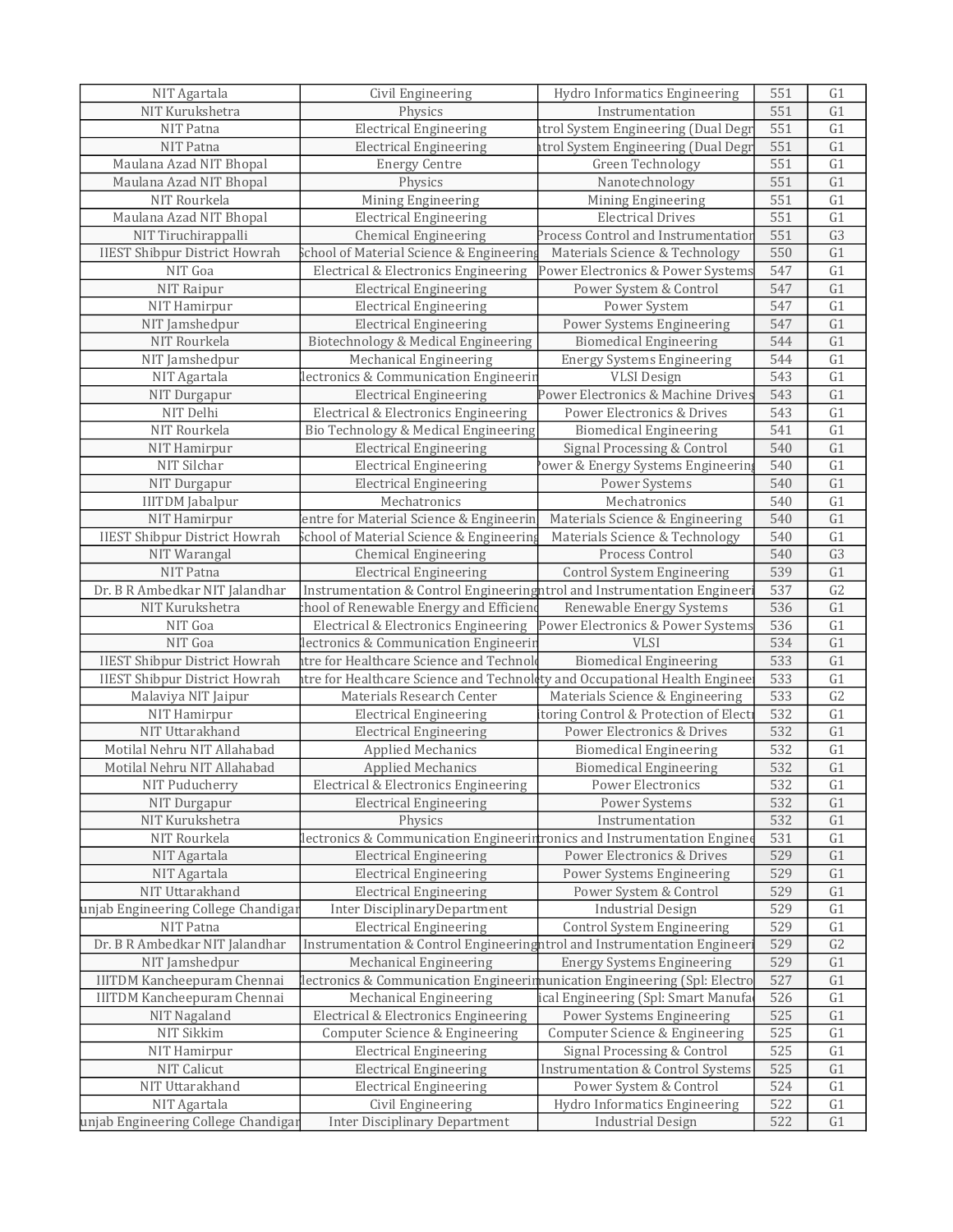| NIT Goa                              | lectronics & Communication Engineerin                                                                          | <b>VLSI</b>                               | 522 | G1              |
|--------------------------------------|----------------------------------------------------------------------------------------------------------------|-------------------------------------------|-----|-----------------|
| <b>IIEST Shibpur District Howrah</b> | School of Mechatronics & Robotics                                                                              | Mechatronics                              | 522 | G1              |
| <b>IIEST Shibpur District Howrah</b> | CoE for Green Energy & Sensor Sytems                                                                           | ewable Energy Science and Technol         | 522 | $\overline{G1}$ |
| <b>IIITDM</b> Jabalpur               | lectronics & Communication Engineerir                                                                          | Power & Control                           | 521 | G1              |
| NIT Tiruchirappalli                  | Energy & Environment                                                                                           | <b>Energy Engineering</b>                 | 520 | G3              |
| NIT Silchar                          | <b>Electrical Engineering</b>                                                                                  | Control & Industrial Automation           | 518 | $\overline{G1}$ |
| NIT Silchar                          | <b>Electrical Engineering</b>                                                                                  | ower & Energy Systems Engineerin          | 518 | G1              |
| NIT Agartala                         | lectronics & Communication Engineerin                                                                          | <b>VLSI</b> Design                        | 518 | G1              |
| <b>IIITDM</b> Jabalpur               | lectronics & Communication Engineerin                                                                          | Power & Control                           | 518 | G1              |
| <b>IIITDM Kancheepuram Chennai</b>   | lectronics & Communication Engineerimunication Engineering (Spl: Electro                                       |                                           | 518 | G1              |
| Motilal Nehru NIT Allahabad          | <b>Electrical Engineering</b>                                                                                  | Control & Instrumentation                 | 518 | $\overline{G1}$ |
| NIT Jamshedpur                       | lectronics & Communication Engineerin                                                                          | Embedded Systems Engineering              | 517 | G1              |
| <b>IIEST Shibpur District Howrah</b> | tre for Healthcare Science and Technolety and Occupational Health Enginee                                      |                                           | 516 | $\overline{G1}$ |
| <b>IIEST Shibpur District Howrah</b> | tre for Healthcare Science and Technol                                                                         | <b>Biomedical Engineering</b>             | 515 | G1              |
| NIT Karnataka Surathkal              | Metallurgical & Materials Engineering                                                                          | Nanotechnology                            | 515 | G1              |
| NIT Agartala                         | <b>Electrical Engineering</b>                                                                                  | <b>Instrumentation Engineering</b>        | 514 | $\overline{G1}$ |
| NIT Hamirpur                         | <b>Electrical Engineering</b>                                                                                  | itoring Control & Protection of Elect     | 514 | G1              |
| NIT Goa                              | Electrical & Electronics Engineering                                                                           | Power Electronics & Power Systems         | 514 | G1              |
| Malaviya NIT Jaipur                  | Centre for Energy & Environment                                                                                | Renewable Energy                          | 514 | G1              |
| NIT Sikkim                           | Electrical & Electronics Engineering                                                                           | ng (Specialization in Control Power       | 510 | G1              |
| <b>IIITDM</b> Jabalpur               | lectronics & Communication Engineerin                                                                          | Micro Nano Electronics                    | 510 | $\overline{G1}$ |
| NIT Hamirpur                         | <b>Electrical Engineering</b>                                                                                  | Signal Processing & Control               | 510 | G1              |
| NIT Uttarakhand                      | <b>Electrical Engineering</b>                                                                                  | Power Electronics & Drives                | 510 | $\overline{G1}$ |
| NIT Calicut                          | <b>Electrical Engineering</b>                                                                                  | High Voltage Engineering                  | 510 | G1              |
| Malaviya NIT Jaipur                  | <b>Electrical Engineering</b>                                                                                  | Power Systems Management                  | 510 | G1              |
| NIT Agartala                         | Civil Engineering                                                                                              | Hydro Informatics Engineering             | 508 | $\overline{G1}$ |
| NIT Arunachal Pradesh                | Management and Humanities                                                                                      | ate Technology & Entrepreneurship         | 507 | G1              |
| NIT Agartala                         | <b>Electrical Engineering</b>                                                                                  | Power Systems Engineering                 | 507 | $\overline{G1}$ |
| NIT Hamirpur                         | <b>Electrical Engineering</b>                                                                                  | itoring Control & Protection of Elect     | 507 | G1              |
| NIT Meghalaya                        | <b>Electrical Engineering</b>                                                                                  | Power & Energy Systems                    | 506 | G <sub>3</sub>  |
| NIT Srinagar                         | <b>Electrical Engineering</b>                                                                                  | <b>Electrical Power and Energy System</b> | 503 | $\overline{G1}$ |
| NIT Calicut                          | <b>Electrical Engineering</b>                                                                                  | <b>Industrial Power &amp; Automation</b>  | 503 | G1              |
| NIT Agartala                         | <b>Electrical Engineering</b>                                                                                  | <b>Integrated Energy System</b>           | 502 | $\overline{G1}$ |
| NIT Srinagar                         | lectronics & Communication Engineerimmunication & Information Technol                                          |                                           | 502 | G1              |
| unjab Engineering College Chandigar  |                                                                                                                |                                           | 499 | G1              |
| NIT Kurukshetra                      | <b>Electrical Engineering</b>                                                                                  | <b>Electrical Engineering</b>             | 499 | $\overline{G1}$ |
|                                      | chool of Renewable Energy and Efficien                                                                         | Renewable Energy Systems                  |     | G1              |
| NIT Puducherry                       | Electrical & Electronics Engineering                                                                           | Power Electronics                         | 499 |                 |
| NIT Srinagar                         | lectronics & Communication Engineerin                                                                          | Microelectronics                          | 498 | G1              |
| NIT Agartala                         | <b>Electrical Engineering</b>                                                                                  | Power Electronics & Drives                | 497 | G1              |
| <b>NIT Hamirpur</b>                  | entre for Material Science & Engineerin                                                                        | Materials Science & Engineering           | 497 | G <sub>1</sub>  |
| NIT Silchar                          | <b>Electrical Engineering</b>                                                                                  | Control & Industrial Automation           | 496 | G1              |
| <b>IIITDM</b> Jabalpur               | lectronics & Communication Engineerin                                                                          | Power & Control                           | 496 | G1              |
|                                      | owal Institute of Engineering and Tellectrical & Instrumentation Engineerinistrumentation & Control Engineerin |                                           | 495 | G1              |
| NIT Agartala                         | <b>Electrical Engineering</b>                                                                                  | <b>Instrumentation Engineering</b>        | 495 | G1              |
| NIT Agartala                         | lectronics & Communication Engineerin                                                                          | <b>VLSI</b> Design                        | 495 | G1              |
| NIT Agartala                         | lectronics & Communication Engineerin                                                                          | <b>VLSI</b> Design                        | 495 | G1              |
| NIT Manipur                          | <b>Electrical Engineering</b>                                                                                  | Power System and Control System           | 492 | G1              |
| NIT Mizoram                          | Electrical & Electronics Engineering                                                                           | Power Electronics & Drives                | 492 | G1              |
| NIT Arunachal Pradesh                | <b>Electrical Engineering</b>                                                                                  | ewable Energy and Energy Managen          | 492 | G1              |
| NIT Sikkim                           | lectronics & Communication Engineerin                                                                          | Microelectronics & VLSI Design            | 492 | G1              |
| NIT Srinagar                         | <b>Electrical Engineering</b>                                                                                  | <b>Electrical Power and Energy System</b> | 492 | G1              |
| NIT Meghalaya                        | lectronics & Communication Engineerin                                                                          | VLSI & Embedded Systems                   | 491 | G2              |
| NIT Sikkim                           | Electrical & Electronics Engineering                                                                           | ng (Specialization in Control Power       | 488 | G1              |
| <b>IIITDM</b> Jabalpur               | lectronics & Communication Engineerinrowave & Communication Engineer                                           |                                           | 488 | G1              |
| NIT Uttarakhand                      | <b>Electrical Engineering</b>                                                                                  | Power System & Control                    | 488 | G1              |
| NIT Arunachal Pradesh                | Management and Humanities                                                                                      | ate Technology & Entrepreneurship         | 487 | G1              |
| NIT Manipur                          | lectronics & Communication Engineeri                                                                           | VLSI Design & Embedded Systems            | 486 | G1              |
| NIT Agartala                         | lectronics & Communication Engineerin                                                                          | <b>Communication Engineering</b>          | 486 | G1              |
| NIT Meghalaya                        | <b>Electrical Engineering</b>                                                                                  | Power & Energy Systems                    | 485 | G3              |
|                                      |                                                                                                                |                                           |     |                 |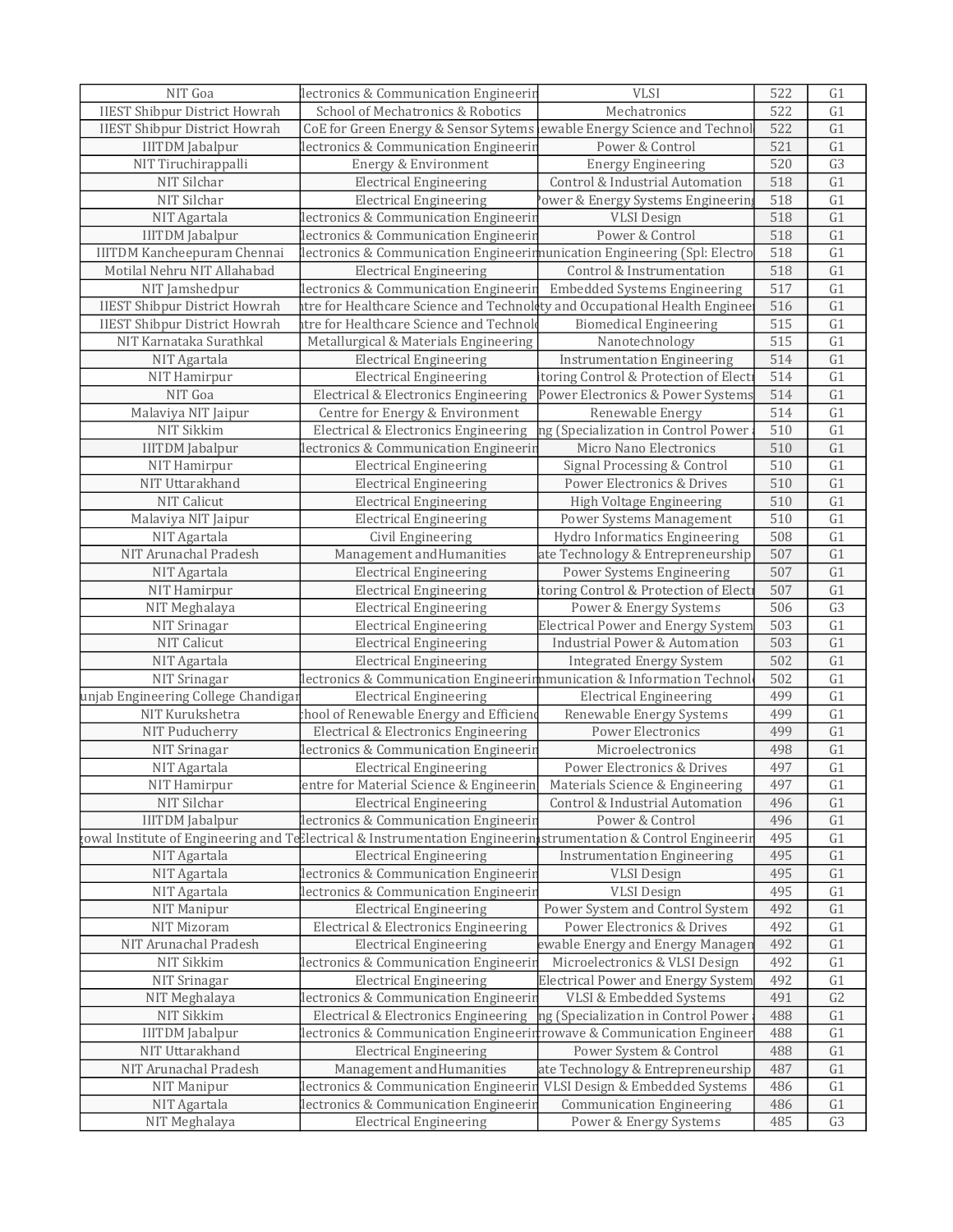| NIT Srinagar<br><b>Electrical Engineering</b><br><b>Electrical Power and Energy System</b><br>485<br>NIT Patna<br>485<br><b>Electrical Engineering</b><br>Control System Engineering<br>Motilal Nehru NIT Allahabad<br>GIS Cell<br>GIS & Remote Sensing<br>485<br><b>Electrical Engineering</b><br>484<br>NIT Agartala<br><b>Instrumentation Engineering</b><br><b>IIEST Shibpur District Howrah</b><br>Metallurgical & Materials Engineering<br>481<br>Surface Engineering<br>NIT Nagaland<br>lectronics & Communication Engineerin<br><b>VLSI</b> Systems<br>481<br>NIT Sikkim<br>Computer Science & Engineering<br>Computer Science & Engineering<br>481<br>NIT Silchar<br>Control & Industrial Automation<br>477<br><b>Electrical Engineering</b><br>unjab Engineering College Chandigar<br><b>Electrical Engineering</b><br>477<br><b>Electrical Engineering</b><br><b>IIITDM Kancheepuram Chennai</b><br>lectronics & Communication Engineerimunication Engineering (Spl: Electro<br>477<br>Power System and Control System<br>NIT Manipur<br>476<br><b>Electrical Engineering</b><br>NIT Rourkela<br>476<br><b>Electrical Engineering</b><br>Electronic Systems & Communication<br>G1<br>NIT Jamshedpur<br>lectronics & Communication Engineerir<br><b>Embedded Systems Engineering</b><br>475<br>G2<br>Motilal Nehru NIT Allahabad<br>475<br><b>Applied Mechanics</b><br><b>Biomedical Engineering</b><br>$\overline{G1}$<br>lectronics & Communication Engineerin rowave & Communication Engineer<br>474<br><b>IIITDM</b> Jabalpur<br>474<br>G1<br>NIT Arunachal Pradesh<br>Management and Humanities<br>ate Technology & Entrepreneurship<br>G2<br>NIT Karnataka Surathkal<br>Mechanical Engineering<br>Mechatronics Engineering<br>474<br>Mathematics<br>G1<br>NIT Durgapur<br><b>Operations Research</b><br>474<br>G1<br>NIT Agartala<br><b>Electrical Engineering</b><br><b>Integrated Energy System</b><br>473<br>$\overline{G1}$<br>NIT Kurukshetra<br>473<br>pmputer Engineering (Cyber Securit<br><b>Computer Engineering</b><br><b>IIEST Shibpur District Howrah</b><br>G1<br>School of Material Science & Engineerin<br>472<br>Materials Science & Technology<br>$\overline{G3}$<br>470<br>NIT Meghalaya<br><b>Electrical Engineering</b><br>Power & Energy Systems<br>NIT Uttarakhand<br>G1<br><b>Electrical Engineering</b><br>Power Electronics & Drives<br>470<br>G1<br>NIT Sikkim<br>lectronics & Communication Engineerin<br>Microelectronics & VLSI Design<br>466<br>$\overline{G1}$<br>NIT Rourkela<br>465<br>Mining Engineering<br>Mining Engineering<br>Electrical & Electronics Engineering<br>G1<br>NIT Mizoram<br>Power Electronics & Drives<br>464<br><b>Electrical Engineering</b><br>Power System and Control System<br>463<br>NIT Manipur<br>NIT Srinagar<br>lectronics & Communication Engineerimmunication & Information Technol<br>461<br>Microelectronics<br>461<br>NIT Srinagar<br>lectronics & Communication Engineerir<br><b>IIEST Shibpur District Howrah</b><br>Surface Engineering<br>461<br>Metallurgical & Materials Engineering<br><b>Embedded Systems Engineering</b><br>461<br>NIT Jamshedpur<br>lectronics & Communication Engineerin<br><b>IIEST Shibpur District Howrah</b><br>460<br>tre for Healthcare Science and Technolety and Occupational Health Enginee<br>NIT Arunachal Pradesh<br>ewable Energy and Energy Manager<br>459<br><b>Electrical Engineering</b><br>VLSI<br>459<br>NIT Goa<br>lectronics & Communication Engineerin<br>$\overline{G1}$<br>gowal Institute of Engineering and Tellectronics & Communication Engineerintronics and Communication Enginee<br>455<br>G1<br>lectronics & Communication Engineeri<br>VLSI Design & Embedded Systems<br>452<br>NIT Manipur<br>452<br>G1<br>NIT Nagaland<br><b>VLSI</b> Systems<br>lectronics & Communication Engineerin<br>452<br>G1<br>NIT Nagaland<br>Electrical & Electronics Engineering<br>Power Systems Engineering<br>NIT Hamirpur<br>Electrical Engineering<br>Signal Processing & Control<br>452<br>G <sub>1</sub><br>G1<br>NIT Agartala<br>lectronics & Communication Engineerin<br><b>Communication Engineering</b><br>451<br>NIT Jamshedpur<br>lectronics & Communication Engineerin<br><b>Embedded Systems Engineering</b><br>451<br>G1<br>G1<br>NIT Sikkim<br>448<br>lectronics & Communication Engineerir<br>Microelectronics & VLSI Design<br>NIT Agartala<br>Power Systems Engineering<br>G1<br><b>Electrical Engineering</b><br>448<br>G1<br>lectronics & Communication Engineerimmunication & Information Technol<br>445<br>NIT Srinagar<br>G <sub>2</sub><br>NIT Meghalaya<br>lectronics & Communication Engineerir<br>VLSI & Embedded Systems<br>444<br>G1<br>NIT Mizoram<br>Electrical & Electronics Engineering<br>Power Electronics & Drives<br>441<br>owal Institute of Engineering and Tellectronics & Communication Engineerintronics and Communication Enginee<br>G1<br>441<br>ewable Energy and Energy Managen<br>NIT Arunachal Pradesh<br><b>Electrical Engineering</b><br>441<br>G1<br>NIT Silchar<br>Control & Industrial Automation<br>G1<br><b>Electrical Engineering</b><br>441<br>itoring Control & Protection of Electi<br>NIT Hamirpur<br><b>Electrical Engineering</b><br>441<br>Maulana Azad NIT Bhopal<br>Physics<br>Nanotechnology<br>440<br>437<br>VLSI Design & Embedded Systems<br>NIT Manipur<br>lectronics & Communication Engineerin<br>NIT Agartala<br>lectronics & Communication Engineerir<br><b>Communication Engineering</b><br>436<br>NIT Nagaland<br>434<br>lectronics & Communication Engineerin<br><b>VLSI</b> Systems<br>Motilal Nehru NIT Allahabad<br>Applied Mechanics<br><b>Biomedical Engineering</b><br>434<br>NIT Meghalaya<br><b>Electrical Engineering</b><br>Power & Energy Systems<br>433<br>NIT Agartala<br>429<br>Civil Engineering<br>Hydro Informatics Engineering | NIT Sikkim                           | Electrical & Electronics Engineering  | ng (Specialization in Control Power | 485 | G1              |
|----------------------------------------------------------------------------------------------------------------------------------------------------------------------------------------------------------------------------------------------------------------------------------------------------------------------------------------------------------------------------------------------------------------------------------------------------------------------------------------------------------------------------------------------------------------------------------------------------------------------------------------------------------------------------------------------------------------------------------------------------------------------------------------------------------------------------------------------------------------------------------------------------------------------------------------------------------------------------------------------------------------------------------------------------------------------------------------------------------------------------------------------------------------------------------------------------------------------------------------------------------------------------------------------------------------------------------------------------------------------------------------------------------------------------------------------------------------------------------------------------------------------------------------------------------------------------------------------------------------------------------------------------------------------------------------------------------------------------------------------------------------------------------------------------------------------------------------------------------------------------------------------------------------------------------------------------------------------------------------------------------------------------------------------------------------------------------------------------------------------------------------------------------------------------------------------------------------------------------------------------------------------------------------------------------------------------------------------------------------------------------------------------------------------------------------------------------------------------------------------------------------------------------------------------------------------------------------------------------------------------------------------------------------------------------------------------------------------------------------------------------------------------------------------------------------------------------------------------------------------------------------------------------------------------------------------------------------------------------------------------------------------------------------------------------------------------------------------------------------------------------------------------------------------------------------------------------------------------------------------------------------------------------------------------------------------------------------------------------------------------------------------------------------------------------------------------------------------------------------------------------------------------------------------------------------------------------------------------------------------------------------------------------------------------------------------------------------------------------------------------------------------------------------------------------------------------------------------------------------------------------------------------------------------------------------------------------------------------------------------------------------------------------------------------------------------------------------------------------------------------------------------------------------------------------------------------------------------------------------------------------------------------------------------------------------------------------------------------------------------------------------------------------------------------------------------------------------------------------------------------------------------------------------------------------------------------------------------------------------------------------------------------------------------------------------------------------------------------------------------------------------------------------------------------------------------------------------------------------------------------------------------------------------------------------------------------------------------------------------------------------------------------------------------------------------------------------------------------------------------------------------------------------------------------------------------------------------------------------------------------------------------------------------------------------------------------------------------------------------------------------------------------------------------------------------------------------------------------------------------------------------------------------------------------------------------------------------------------------------------------------------------------------------------------------------------------------------------------------------------------------------------------------------------------------------------------------------------------------------|--------------------------------------|---------------------------------------|-------------------------------------|-----|-----------------|
|                                                                                                                                                                                                                                                                                                                                                                                                                                                                                                                                                                                                                                                                                                                                                                                                                                                                                                                                                                                                                                                                                                                                                                                                                                                                                                                                                                                                                                                                                                                                                                                                                                                                                                                                                                                                                                                                                                                                                                                                                                                                                                                                                                                                                                                                                                                                                                                                                                                                                                                                                                                                                                                                                                                                                                                                                                                                                                                                                                                                                                                                                                                                                                                                                                                                                                                                                                                                                                                                                                                                                                                                                                                                                                                                                                                                                                                                                                                                                                                                                                                                                                                                                                                                                                                                                                                                                                                                                                                                                                                                                                                                                                                                                                                                                                                                                                                                                                                                                                                                                                                                                                                                                                                                                                                                                                                                                                                                                                                                                                                                                                                                                                                                                                                                                                                                                                                                |                                      |                                       |                                     |     | G1              |
|                                                                                                                                                                                                                                                                                                                                                                                                                                                                                                                                                                                                                                                                                                                                                                                                                                                                                                                                                                                                                                                                                                                                                                                                                                                                                                                                                                                                                                                                                                                                                                                                                                                                                                                                                                                                                                                                                                                                                                                                                                                                                                                                                                                                                                                                                                                                                                                                                                                                                                                                                                                                                                                                                                                                                                                                                                                                                                                                                                                                                                                                                                                                                                                                                                                                                                                                                                                                                                                                                                                                                                                                                                                                                                                                                                                                                                                                                                                                                                                                                                                                                                                                                                                                                                                                                                                                                                                                                                                                                                                                                                                                                                                                                                                                                                                                                                                                                                                                                                                                                                                                                                                                                                                                                                                                                                                                                                                                                                                                                                                                                                                                                                                                                                                                                                                                                                                                |                                      |                                       |                                     |     | $\overline{G1}$ |
|                                                                                                                                                                                                                                                                                                                                                                                                                                                                                                                                                                                                                                                                                                                                                                                                                                                                                                                                                                                                                                                                                                                                                                                                                                                                                                                                                                                                                                                                                                                                                                                                                                                                                                                                                                                                                                                                                                                                                                                                                                                                                                                                                                                                                                                                                                                                                                                                                                                                                                                                                                                                                                                                                                                                                                                                                                                                                                                                                                                                                                                                                                                                                                                                                                                                                                                                                                                                                                                                                                                                                                                                                                                                                                                                                                                                                                                                                                                                                                                                                                                                                                                                                                                                                                                                                                                                                                                                                                                                                                                                                                                                                                                                                                                                                                                                                                                                                                                                                                                                                                                                                                                                                                                                                                                                                                                                                                                                                                                                                                                                                                                                                                                                                                                                                                                                                                                                |                                      |                                       |                                     |     | G1              |
|                                                                                                                                                                                                                                                                                                                                                                                                                                                                                                                                                                                                                                                                                                                                                                                                                                                                                                                                                                                                                                                                                                                                                                                                                                                                                                                                                                                                                                                                                                                                                                                                                                                                                                                                                                                                                                                                                                                                                                                                                                                                                                                                                                                                                                                                                                                                                                                                                                                                                                                                                                                                                                                                                                                                                                                                                                                                                                                                                                                                                                                                                                                                                                                                                                                                                                                                                                                                                                                                                                                                                                                                                                                                                                                                                                                                                                                                                                                                                                                                                                                                                                                                                                                                                                                                                                                                                                                                                                                                                                                                                                                                                                                                                                                                                                                                                                                                                                                                                                                                                                                                                                                                                                                                                                                                                                                                                                                                                                                                                                                                                                                                                                                                                                                                                                                                                                                                |                                      |                                       |                                     |     | G1              |
|                                                                                                                                                                                                                                                                                                                                                                                                                                                                                                                                                                                                                                                                                                                                                                                                                                                                                                                                                                                                                                                                                                                                                                                                                                                                                                                                                                                                                                                                                                                                                                                                                                                                                                                                                                                                                                                                                                                                                                                                                                                                                                                                                                                                                                                                                                                                                                                                                                                                                                                                                                                                                                                                                                                                                                                                                                                                                                                                                                                                                                                                                                                                                                                                                                                                                                                                                                                                                                                                                                                                                                                                                                                                                                                                                                                                                                                                                                                                                                                                                                                                                                                                                                                                                                                                                                                                                                                                                                                                                                                                                                                                                                                                                                                                                                                                                                                                                                                                                                                                                                                                                                                                                                                                                                                                                                                                                                                                                                                                                                                                                                                                                                                                                                                                                                                                                                                                |                                      |                                       |                                     |     | $\overline{G1}$ |
|                                                                                                                                                                                                                                                                                                                                                                                                                                                                                                                                                                                                                                                                                                                                                                                                                                                                                                                                                                                                                                                                                                                                                                                                                                                                                                                                                                                                                                                                                                                                                                                                                                                                                                                                                                                                                                                                                                                                                                                                                                                                                                                                                                                                                                                                                                                                                                                                                                                                                                                                                                                                                                                                                                                                                                                                                                                                                                                                                                                                                                                                                                                                                                                                                                                                                                                                                                                                                                                                                                                                                                                                                                                                                                                                                                                                                                                                                                                                                                                                                                                                                                                                                                                                                                                                                                                                                                                                                                                                                                                                                                                                                                                                                                                                                                                                                                                                                                                                                                                                                                                                                                                                                                                                                                                                                                                                                                                                                                                                                                                                                                                                                                                                                                                                                                                                                                                                |                                      |                                       |                                     |     | G1              |
|                                                                                                                                                                                                                                                                                                                                                                                                                                                                                                                                                                                                                                                                                                                                                                                                                                                                                                                                                                                                                                                                                                                                                                                                                                                                                                                                                                                                                                                                                                                                                                                                                                                                                                                                                                                                                                                                                                                                                                                                                                                                                                                                                                                                                                                                                                                                                                                                                                                                                                                                                                                                                                                                                                                                                                                                                                                                                                                                                                                                                                                                                                                                                                                                                                                                                                                                                                                                                                                                                                                                                                                                                                                                                                                                                                                                                                                                                                                                                                                                                                                                                                                                                                                                                                                                                                                                                                                                                                                                                                                                                                                                                                                                                                                                                                                                                                                                                                                                                                                                                                                                                                                                                                                                                                                                                                                                                                                                                                                                                                                                                                                                                                                                                                                                                                                                                                                                |                                      |                                       |                                     |     | G1              |
|                                                                                                                                                                                                                                                                                                                                                                                                                                                                                                                                                                                                                                                                                                                                                                                                                                                                                                                                                                                                                                                                                                                                                                                                                                                                                                                                                                                                                                                                                                                                                                                                                                                                                                                                                                                                                                                                                                                                                                                                                                                                                                                                                                                                                                                                                                                                                                                                                                                                                                                                                                                                                                                                                                                                                                                                                                                                                                                                                                                                                                                                                                                                                                                                                                                                                                                                                                                                                                                                                                                                                                                                                                                                                                                                                                                                                                                                                                                                                                                                                                                                                                                                                                                                                                                                                                                                                                                                                                                                                                                                                                                                                                                                                                                                                                                                                                                                                                                                                                                                                                                                                                                                                                                                                                                                                                                                                                                                                                                                                                                                                                                                                                                                                                                                                                                                                                                                |                                      |                                       |                                     |     | G1              |
|                                                                                                                                                                                                                                                                                                                                                                                                                                                                                                                                                                                                                                                                                                                                                                                                                                                                                                                                                                                                                                                                                                                                                                                                                                                                                                                                                                                                                                                                                                                                                                                                                                                                                                                                                                                                                                                                                                                                                                                                                                                                                                                                                                                                                                                                                                                                                                                                                                                                                                                                                                                                                                                                                                                                                                                                                                                                                                                                                                                                                                                                                                                                                                                                                                                                                                                                                                                                                                                                                                                                                                                                                                                                                                                                                                                                                                                                                                                                                                                                                                                                                                                                                                                                                                                                                                                                                                                                                                                                                                                                                                                                                                                                                                                                                                                                                                                                                                                                                                                                                                                                                                                                                                                                                                                                                                                                                                                                                                                                                                                                                                                                                                                                                                                                                                                                                                                                |                                      |                                       |                                     |     | G1              |
|                                                                                                                                                                                                                                                                                                                                                                                                                                                                                                                                                                                                                                                                                                                                                                                                                                                                                                                                                                                                                                                                                                                                                                                                                                                                                                                                                                                                                                                                                                                                                                                                                                                                                                                                                                                                                                                                                                                                                                                                                                                                                                                                                                                                                                                                                                                                                                                                                                                                                                                                                                                                                                                                                                                                                                                                                                                                                                                                                                                                                                                                                                                                                                                                                                                                                                                                                                                                                                                                                                                                                                                                                                                                                                                                                                                                                                                                                                                                                                                                                                                                                                                                                                                                                                                                                                                                                                                                                                                                                                                                                                                                                                                                                                                                                                                                                                                                                                                                                                                                                                                                                                                                                                                                                                                                                                                                                                                                                                                                                                                                                                                                                                                                                                                                                                                                                                                                |                                      |                                       |                                     |     | $\overline{G1}$ |
|                                                                                                                                                                                                                                                                                                                                                                                                                                                                                                                                                                                                                                                                                                                                                                                                                                                                                                                                                                                                                                                                                                                                                                                                                                                                                                                                                                                                                                                                                                                                                                                                                                                                                                                                                                                                                                                                                                                                                                                                                                                                                                                                                                                                                                                                                                                                                                                                                                                                                                                                                                                                                                                                                                                                                                                                                                                                                                                                                                                                                                                                                                                                                                                                                                                                                                                                                                                                                                                                                                                                                                                                                                                                                                                                                                                                                                                                                                                                                                                                                                                                                                                                                                                                                                                                                                                                                                                                                                                                                                                                                                                                                                                                                                                                                                                                                                                                                                                                                                                                                                                                                                                                                                                                                                                                                                                                                                                                                                                                                                                                                                                                                                                                                                                                                                                                                                                                |                                      |                                       |                                     |     | G1              |
|                                                                                                                                                                                                                                                                                                                                                                                                                                                                                                                                                                                                                                                                                                                                                                                                                                                                                                                                                                                                                                                                                                                                                                                                                                                                                                                                                                                                                                                                                                                                                                                                                                                                                                                                                                                                                                                                                                                                                                                                                                                                                                                                                                                                                                                                                                                                                                                                                                                                                                                                                                                                                                                                                                                                                                                                                                                                                                                                                                                                                                                                                                                                                                                                                                                                                                                                                                                                                                                                                                                                                                                                                                                                                                                                                                                                                                                                                                                                                                                                                                                                                                                                                                                                                                                                                                                                                                                                                                                                                                                                                                                                                                                                                                                                                                                                                                                                                                                                                                                                                                                                                                                                                                                                                                                                                                                                                                                                                                                                                                                                                                                                                                                                                                                                                                                                                                                                |                                      |                                       |                                     |     | $\overline{G1}$ |
|                                                                                                                                                                                                                                                                                                                                                                                                                                                                                                                                                                                                                                                                                                                                                                                                                                                                                                                                                                                                                                                                                                                                                                                                                                                                                                                                                                                                                                                                                                                                                                                                                                                                                                                                                                                                                                                                                                                                                                                                                                                                                                                                                                                                                                                                                                                                                                                                                                                                                                                                                                                                                                                                                                                                                                                                                                                                                                                                                                                                                                                                                                                                                                                                                                                                                                                                                                                                                                                                                                                                                                                                                                                                                                                                                                                                                                                                                                                                                                                                                                                                                                                                                                                                                                                                                                                                                                                                                                                                                                                                                                                                                                                                                                                                                                                                                                                                                                                                                                                                                                                                                                                                                                                                                                                                                                                                                                                                                                                                                                                                                                                                                                                                                                                                                                                                                                                                |                                      |                                       |                                     |     |                 |
|                                                                                                                                                                                                                                                                                                                                                                                                                                                                                                                                                                                                                                                                                                                                                                                                                                                                                                                                                                                                                                                                                                                                                                                                                                                                                                                                                                                                                                                                                                                                                                                                                                                                                                                                                                                                                                                                                                                                                                                                                                                                                                                                                                                                                                                                                                                                                                                                                                                                                                                                                                                                                                                                                                                                                                                                                                                                                                                                                                                                                                                                                                                                                                                                                                                                                                                                                                                                                                                                                                                                                                                                                                                                                                                                                                                                                                                                                                                                                                                                                                                                                                                                                                                                                                                                                                                                                                                                                                                                                                                                                                                                                                                                                                                                                                                                                                                                                                                                                                                                                                                                                                                                                                                                                                                                                                                                                                                                                                                                                                                                                                                                                                                                                                                                                                                                                                                                |                                      |                                       |                                     |     |                 |
|                                                                                                                                                                                                                                                                                                                                                                                                                                                                                                                                                                                                                                                                                                                                                                                                                                                                                                                                                                                                                                                                                                                                                                                                                                                                                                                                                                                                                                                                                                                                                                                                                                                                                                                                                                                                                                                                                                                                                                                                                                                                                                                                                                                                                                                                                                                                                                                                                                                                                                                                                                                                                                                                                                                                                                                                                                                                                                                                                                                                                                                                                                                                                                                                                                                                                                                                                                                                                                                                                                                                                                                                                                                                                                                                                                                                                                                                                                                                                                                                                                                                                                                                                                                                                                                                                                                                                                                                                                                                                                                                                                                                                                                                                                                                                                                                                                                                                                                                                                                                                                                                                                                                                                                                                                                                                                                                                                                                                                                                                                                                                                                                                                                                                                                                                                                                                                                                |                                      |                                       |                                     |     |                 |
|                                                                                                                                                                                                                                                                                                                                                                                                                                                                                                                                                                                                                                                                                                                                                                                                                                                                                                                                                                                                                                                                                                                                                                                                                                                                                                                                                                                                                                                                                                                                                                                                                                                                                                                                                                                                                                                                                                                                                                                                                                                                                                                                                                                                                                                                                                                                                                                                                                                                                                                                                                                                                                                                                                                                                                                                                                                                                                                                                                                                                                                                                                                                                                                                                                                                                                                                                                                                                                                                                                                                                                                                                                                                                                                                                                                                                                                                                                                                                                                                                                                                                                                                                                                                                                                                                                                                                                                                                                                                                                                                                                                                                                                                                                                                                                                                                                                                                                                                                                                                                                                                                                                                                                                                                                                                                                                                                                                                                                                                                                                                                                                                                                                                                                                                                                                                                                                                |                                      |                                       |                                     |     |                 |
|                                                                                                                                                                                                                                                                                                                                                                                                                                                                                                                                                                                                                                                                                                                                                                                                                                                                                                                                                                                                                                                                                                                                                                                                                                                                                                                                                                                                                                                                                                                                                                                                                                                                                                                                                                                                                                                                                                                                                                                                                                                                                                                                                                                                                                                                                                                                                                                                                                                                                                                                                                                                                                                                                                                                                                                                                                                                                                                                                                                                                                                                                                                                                                                                                                                                                                                                                                                                                                                                                                                                                                                                                                                                                                                                                                                                                                                                                                                                                                                                                                                                                                                                                                                                                                                                                                                                                                                                                                                                                                                                                                                                                                                                                                                                                                                                                                                                                                                                                                                                                                                                                                                                                                                                                                                                                                                                                                                                                                                                                                                                                                                                                                                                                                                                                                                                                                                                |                                      |                                       |                                     |     |                 |
|                                                                                                                                                                                                                                                                                                                                                                                                                                                                                                                                                                                                                                                                                                                                                                                                                                                                                                                                                                                                                                                                                                                                                                                                                                                                                                                                                                                                                                                                                                                                                                                                                                                                                                                                                                                                                                                                                                                                                                                                                                                                                                                                                                                                                                                                                                                                                                                                                                                                                                                                                                                                                                                                                                                                                                                                                                                                                                                                                                                                                                                                                                                                                                                                                                                                                                                                                                                                                                                                                                                                                                                                                                                                                                                                                                                                                                                                                                                                                                                                                                                                                                                                                                                                                                                                                                                                                                                                                                                                                                                                                                                                                                                                                                                                                                                                                                                                                                                                                                                                                                                                                                                                                                                                                                                                                                                                                                                                                                                                                                                                                                                                                                                                                                                                                                                                                                                                |                                      |                                       |                                     |     |                 |
|                                                                                                                                                                                                                                                                                                                                                                                                                                                                                                                                                                                                                                                                                                                                                                                                                                                                                                                                                                                                                                                                                                                                                                                                                                                                                                                                                                                                                                                                                                                                                                                                                                                                                                                                                                                                                                                                                                                                                                                                                                                                                                                                                                                                                                                                                                                                                                                                                                                                                                                                                                                                                                                                                                                                                                                                                                                                                                                                                                                                                                                                                                                                                                                                                                                                                                                                                                                                                                                                                                                                                                                                                                                                                                                                                                                                                                                                                                                                                                                                                                                                                                                                                                                                                                                                                                                                                                                                                                                                                                                                                                                                                                                                                                                                                                                                                                                                                                                                                                                                                                                                                                                                                                                                                                                                                                                                                                                                                                                                                                                                                                                                                                                                                                                                                                                                                                                                |                                      |                                       |                                     |     |                 |
|                                                                                                                                                                                                                                                                                                                                                                                                                                                                                                                                                                                                                                                                                                                                                                                                                                                                                                                                                                                                                                                                                                                                                                                                                                                                                                                                                                                                                                                                                                                                                                                                                                                                                                                                                                                                                                                                                                                                                                                                                                                                                                                                                                                                                                                                                                                                                                                                                                                                                                                                                                                                                                                                                                                                                                                                                                                                                                                                                                                                                                                                                                                                                                                                                                                                                                                                                                                                                                                                                                                                                                                                                                                                                                                                                                                                                                                                                                                                                                                                                                                                                                                                                                                                                                                                                                                                                                                                                                                                                                                                                                                                                                                                                                                                                                                                                                                                                                                                                                                                                                                                                                                                                                                                                                                                                                                                                                                                                                                                                                                                                                                                                                                                                                                                                                                                                                                                |                                      |                                       |                                     |     |                 |
|                                                                                                                                                                                                                                                                                                                                                                                                                                                                                                                                                                                                                                                                                                                                                                                                                                                                                                                                                                                                                                                                                                                                                                                                                                                                                                                                                                                                                                                                                                                                                                                                                                                                                                                                                                                                                                                                                                                                                                                                                                                                                                                                                                                                                                                                                                                                                                                                                                                                                                                                                                                                                                                                                                                                                                                                                                                                                                                                                                                                                                                                                                                                                                                                                                                                                                                                                                                                                                                                                                                                                                                                                                                                                                                                                                                                                                                                                                                                                                                                                                                                                                                                                                                                                                                                                                                                                                                                                                                                                                                                                                                                                                                                                                                                                                                                                                                                                                                                                                                                                                                                                                                                                                                                                                                                                                                                                                                                                                                                                                                                                                                                                                                                                                                                                                                                                                                                |                                      |                                       |                                     |     |                 |
|                                                                                                                                                                                                                                                                                                                                                                                                                                                                                                                                                                                                                                                                                                                                                                                                                                                                                                                                                                                                                                                                                                                                                                                                                                                                                                                                                                                                                                                                                                                                                                                                                                                                                                                                                                                                                                                                                                                                                                                                                                                                                                                                                                                                                                                                                                                                                                                                                                                                                                                                                                                                                                                                                                                                                                                                                                                                                                                                                                                                                                                                                                                                                                                                                                                                                                                                                                                                                                                                                                                                                                                                                                                                                                                                                                                                                                                                                                                                                                                                                                                                                                                                                                                                                                                                                                                                                                                                                                                                                                                                                                                                                                                                                                                                                                                                                                                                                                                                                                                                                                                                                                                                                                                                                                                                                                                                                                                                                                                                                                                                                                                                                                                                                                                                                                                                                                                                |                                      |                                       |                                     |     |                 |
|                                                                                                                                                                                                                                                                                                                                                                                                                                                                                                                                                                                                                                                                                                                                                                                                                                                                                                                                                                                                                                                                                                                                                                                                                                                                                                                                                                                                                                                                                                                                                                                                                                                                                                                                                                                                                                                                                                                                                                                                                                                                                                                                                                                                                                                                                                                                                                                                                                                                                                                                                                                                                                                                                                                                                                                                                                                                                                                                                                                                                                                                                                                                                                                                                                                                                                                                                                                                                                                                                                                                                                                                                                                                                                                                                                                                                                                                                                                                                                                                                                                                                                                                                                                                                                                                                                                                                                                                                                                                                                                                                                                                                                                                                                                                                                                                                                                                                                                                                                                                                                                                                                                                                                                                                                                                                                                                                                                                                                                                                                                                                                                                                                                                                                                                                                                                                                                                |                                      |                                       |                                     |     |                 |
|                                                                                                                                                                                                                                                                                                                                                                                                                                                                                                                                                                                                                                                                                                                                                                                                                                                                                                                                                                                                                                                                                                                                                                                                                                                                                                                                                                                                                                                                                                                                                                                                                                                                                                                                                                                                                                                                                                                                                                                                                                                                                                                                                                                                                                                                                                                                                                                                                                                                                                                                                                                                                                                                                                                                                                                                                                                                                                                                                                                                                                                                                                                                                                                                                                                                                                                                                                                                                                                                                                                                                                                                                                                                                                                                                                                                                                                                                                                                                                                                                                                                                                                                                                                                                                                                                                                                                                                                                                                                                                                                                                                                                                                                                                                                                                                                                                                                                                                                                                                                                                                                                                                                                                                                                                                                                                                                                                                                                                                                                                                                                                                                                                                                                                                                                                                                                                                                |                                      |                                       |                                     |     |                 |
|                                                                                                                                                                                                                                                                                                                                                                                                                                                                                                                                                                                                                                                                                                                                                                                                                                                                                                                                                                                                                                                                                                                                                                                                                                                                                                                                                                                                                                                                                                                                                                                                                                                                                                                                                                                                                                                                                                                                                                                                                                                                                                                                                                                                                                                                                                                                                                                                                                                                                                                                                                                                                                                                                                                                                                                                                                                                                                                                                                                                                                                                                                                                                                                                                                                                                                                                                                                                                                                                                                                                                                                                                                                                                                                                                                                                                                                                                                                                                                                                                                                                                                                                                                                                                                                                                                                                                                                                                                                                                                                                                                                                                                                                                                                                                                                                                                                                                                                                                                                                                                                                                                                                                                                                                                                                                                                                                                                                                                                                                                                                                                                                                                                                                                                                                                                                                                                                |                                      |                                       |                                     |     |                 |
|                                                                                                                                                                                                                                                                                                                                                                                                                                                                                                                                                                                                                                                                                                                                                                                                                                                                                                                                                                                                                                                                                                                                                                                                                                                                                                                                                                                                                                                                                                                                                                                                                                                                                                                                                                                                                                                                                                                                                                                                                                                                                                                                                                                                                                                                                                                                                                                                                                                                                                                                                                                                                                                                                                                                                                                                                                                                                                                                                                                                                                                                                                                                                                                                                                                                                                                                                                                                                                                                                                                                                                                                                                                                                                                                                                                                                                                                                                                                                                                                                                                                                                                                                                                                                                                                                                                                                                                                                                                                                                                                                                                                                                                                                                                                                                                                                                                                                                                                                                                                                                                                                                                                                                                                                                                                                                                                                                                                                                                                                                                                                                                                                                                                                                                                                                                                                                                                |                                      |                                       |                                     |     |                 |
|                                                                                                                                                                                                                                                                                                                                                                                                                                                                                                                                                                                                                                                                                                                                                                                                                                                                                                                                                                                                                                                                                                                                                                                                                                                                                                                                                                                                                                                                                                                                                                                                                                                                                                                                                                                                                                                                                                                                                                                                                                                                                                                                                                                                                                                                                                                                                                                                                                                                                                                                                                                                                                                                                                                                                                                                                                                                                                                                                                                                                                                                                                                                                                                                                                                                                                                                                                                                                                                                                                                                                                                                                                                                                                                                                                                                                                                                                                                                                                                                                                                                                                                                                                                                                                                                                                                                                                                                                                                                                                                                                                                                                                                                                                                                                                                                                                                                                                                                                                                                                                                                                                                                                                                                                                                                                                                                                                                                                                                                                                                                                                                                                                                                                                                                                                                                                                                                |                                      |                                       |                                     |     |                 |
|                                                                                                                                                                                                                                                                                                                                                                                                                                                                                                                                                                                                                                                                                                                                                                                                                                                                                                                                                                                                                                                                                                                                                                                                                                                                                                                                                                                                                                                                                                                                                                                                                                                                                                                                                                                                                                                                                                                                                                                                                                                                                                                                                                                                                                                                                                                                                                                                                                                                                                                                                                                                                                                                                                                                                                                                                                                                                                                                                                                                                                                                                                                                                                                                                                                                                                                                                                                                                                                                                                                                                                                                                                                                                                                                                                                                                                                                                                                                                                                                                                                                                                                                                                                                                                                                                                                                                                                                                                                                                                                                                                                                                                                                                                                                                                                                                                                                                                                                                                                                                                                                                                                                                                                                                                                                                                                                                                                                                                                                                                                                                                                                                                                                                                                                                                                                                                                                |                                      |                                       |                                     |     | $\overline{G1}$ |
|                                                                                                                                                                                                                                                                                                                                                                                                                                                                                                                                                                                                                                                                                                                                                                                                                                                                                                                                                                                                                                                                                                                                                                                                                                                                                                                                                                                                                                                                                                                                                                                                                                                                                                                                                                                                                                                                                                                                                                                                                                                                                                                                                                                                                                                                                                                                                                                                                                                                                                                                                                                                                                                                                                                                                                                                                                                                                                                                                                                                                                                                                                                                                                                                                                                                                                                                                                                                                                                                                                                                                                                                                                                                                                                                                                                                                                                                                                                                                                                                                                                                                                                                                                                                                                                                                                                                                                                                                                                                                                                                                                                                                                                                                                                                                                                                                                                                                                                                                                                                                                                                                                                                                                                                                                                                                                                                                                                                                                                                                                                                                                                                                                                                                                                                                                                                                                                                |                                      |                                       |                                     |     | G1              |
|                                                                                                                                                                                                                                                                                                                                                                                                                                                                                                                                                                                                                                                                                                                                                                                                                                                                                                                                                                                                                                                                                                                                                                                                                                                                                                                                                                                                                                                                                                                                                                                                                                                                                                                                                                                                                                                                                                                                                                                                                                                                                                                                                                                                                                                                                                                                                                                                                                                                                                                                                                                                                                                                                                                                                                                                                                                                                                                                                                                                                                                                                                                                                                                                                                                                                                                                                                                                                                                                                                                                                                                                                                                                                                                                                                                                                                                                                                                                                                                                                                                                                                                                                                                                                                                                                                                                                                                                                                                                                                                                                                                                                                                                                                                                                                                                                                                                                                                                                                                                                                                                                                                                                                                                                                                                                                                                                                                                                                                                                                                                                                                                                                                                                                                                                                                                                                                                |                                      |                                       |                                     |     | G1              |
|                                                                                                                                                                                                                                                                                                                                                                                                                                                                                                                                                                                                                                                                                                                                                                                                                                                                                                                                                                                                                                                                                                                                                                                                                                                                                                                                                                                                                                                                                                                                                                                                                                                                                                                                                                                                                                                                                                                                                                                                                                                                                                                                                                                                                                                                                                                                                                                                                                                                                                                                                                                                                                                                                                                                                                                                                                                                                                                                                                                                                                                                                                                                                                                                                                                                                                                                                                                                                                                                                                                                                                                                                                                                                                                                                                                                                                                                                                                                                                                                                                                                                                                                                                                                                                                                                                                                                                                                                                                                                                                                                                                                                                                                                                                                                                                                                                                                                                                                                                                                                                                                                                                                                                                                                                                                                                                                                                                                                                                                                                                                                                                                                                                                                                                                                                                                                                                                |                                      |                                       |                                     |     | $\overline{G1}$ |
|                                                                                                                                                                                                                                                                                                                                                                                                                                                                                                                                                                                                                                                                                                                                                                                                                                                                                                                                                                                                                                                                                                                                                                                                                                                                                                                                                                                                                                                                                                                                                                                                                                                                                                                                                                                                                                                                                                                                                                                                                                                                                                                                                                                                                                                                                                                                                                                                                                                                                                                                                                                                                                                                                                                                                                                                                                                                                                                                                                                                                                                                                                                                                                                                                                                                                                                                                                                                                                                                                                                                                                                                                                                                                                                                                                                                                                                                                                                                                                                                                                                                                                                                                                                                                                                                                                                                                                                                                                                                                                                                                                                                                                                                                                                                                                                                                                                                                                                                                                                                                                                                                                                                                                                                                                                                                                                                                                                                                                                                                                                                                                                                                                                                                                                                                                                                                                                                |                                      |                                       |                                     |     | G1              |
|                                                                                                                                                                                                                                                                                                                                                                                                                                                                                                                                                                                                                                                                                                                                                                                                                                                                                                                                                                                                                                                                                                                                                                                                                                                                                                                                                                                                                                                                                                                                                                                                                                                                                                                                                                                                                                                                                                                                                                                                                                                                                                                                                                                                                                                                                                                                                                                                                                                                                                                                                                                                                                                                                                                                                                                                                                                                                                                                                                                                                                                                                                                                                                                                                                                                                                                                                                                                                                                                                                                                                                                                                                                                                                                                                                                                                                                                                                                                                                                                                                                                                                                                                                                                                                                                                                                                                                                                                                                                                                                                                                                                                                                                                                                                                                                                                                                                                                                                                                                                                                                                                                                                                                                                                                                                                                                                                                                                                                                                                                                                                                                                                                                                                                                                                                                                                                                                |                                      |                                       |                                     |     | $\overline{G1}$ |
|                                                                                                                                                                                                                                                                                                                                                                                                                                                                                                                                                                                                                                                                                                                                                                                                                                                                                                                                                                                                                                                                                                                                                                                                                                                                                                                                                                                                                                                                                                                                                                                                                                                                                                                                                                                                                                                                                                                                                                                                                                                                                                                                                                                                                                                                                                                                                                                                                                                                                                                                                                                                                                                                                                                                                                                                                                                                                                                                                                                                                                                                                                                                                                                                                                                                                                                                                                                                                                                                                                                                                                                                                                                                                                                                                                                                                                                                                                                                                                                                                                                                                                                                                                                                                                                                                                                                                                                                                                                                                                                                                                                                                                                                                                                                                                                                                                                                                                                                                                                                                                                                                                                                                                                                                                                                                                                                                                                                                                                                                                                                                                                                                                                                                                                                                                                                                                                                |                                      |                                       |                                     |     | G1              |
|                                                                                                                                                                                                                                                                                                                                                                                                                                                                                                                                                                                                                                                                                                                                                                                                                                                                                                                                                                                                                                                                                                                                                                                                                                                                                                                                                                                                                                                                                                                                                                                                                                                                                                                                                                                                                                                                                                                                                                                                                                                                                                                                                                                                                                                                                                                                                                                                                                                                                                                                                                                                                                                                                                                                                                                                                                                                                                                                                                                                                                                                                                                                                                                                                                                                                                                                                                                                                                                                                                                                                                                                                                                                                                                                                                                                                                                                                                                                                                                                                                                                                                                                                                                                                                                                                                                                                                                                                                                                                                                                                                                                                                                                                                                                                                                                                                                                                                                                                                                                                                                                                                                                                                                                                                                                                                                                                                                                                                                                                                                                                                                                                                                                                                                                                                                                                                                                |                                      |                                       |                                     |     | G1              |
|                                                                                                                                                                                                                                                                                                                                                                                                                                                                                                                                                                                                                                                                                                                                                                                                                                                                                                                                                                                                                                                                                                                                                                                                                                                                                                                                                                                                                                                                                                                                                                                                                                                                                                                                                                                                                                                                                                                                                                                                                                                                                                                                                                                                                                                                                                                                                                                                                                                                                                                                                                                                                                                                                                                                                                                                                                                                                                                                                                                                                                                                                                                                                                                                                                                                                                                                                                                                                                                                                                                                                                                                                                                                                                                                                                                                                                                                                                                                                                                                                                                                                                                                                                                                                                                                                                                                                                                                                                                                                                                                                                                                                                                                                                                                                                                                                                                                                                                                                                                                                                                                                                                                                                                                                                                                                                                                                                                                                                                                                                                                                                                                                                                                                                                                                                                                                                                                |                                      |                                       |                                     |     |                 |
|                                                                                                                                                                                                                                                                                                                                                                                                                                                                                                                                                                                                                                                                                                                                                                                                                                                                                                                                                                                                                                                                                                                                                                                                                                                                                                                                                                                                                                                                                                                                                                                                                                                                                                                                                                                                                                                                                                                                                                                                                                                                                                                                                                                                                                                                                                                                                                                                                                                                                                                                                                                                                                                                                                                                                                                                                                                                                                                                                                                                                                                                                                                                                                                                                                                                                                                                                                                                                                                                                                                                                                                                                                                                                                                                                                                                                                                                                                                                                                                                                                                                                                                                                                                                                                                                                                                                                                                                                                                                                                                                                                                                                                                                                                                                                                                                                                                                                                                                                                                                                                                                                                                                                                                                                                                                                                                                                                                                                                                                                                                                                                                                                                                                                                                                                                                                                                                                |                                      |                                       |                                     |     |                 |
|                                                                                                                                                                                                                                                                                                                                                                                                                                                                                                                                                                                                                                                                                                                                                                                                                                                                                                                                                                                                                                                                                                                                                                                                                                                                                                                                                                                                                                                                                                                                                                                                                                                                                                                                                                                                                                                                                                                                                                                                                                                                                                                                                                                                                                                                                                                                                                                                                                                                                                                                                                                                                                                                                                                                                                                                                                                                                                                                                                                                                                                                                                                                                                                                                                                                                                                                                                                                                                                                                                                                                                                                                                                                                                                                                                                                                                                                                                                                                                                                                                                                                                                                                                                                                                                                                                                                                                                                                                                                                                                                                                                                                                                                                                                                                                                                                                                                                                                                                                                                                                                                                                                                                                                                                                                                                                                                                                                                                                                                                                                                                                                                                                                                                                                                                                                                                                                                |                                      |                                       |                                     |     |                 |
|                                                                                                                                                                                                                                                                                                                                                                                                                                                                                                                                                                                                                                                                                                                                                                                                                                                                                                                                                                                                                                                                                                                                                                                                                                                                                                                                                                                                                                                                                                                                                                                                                                                                                                                                                                                                                                                                                                                                                                                                                                                                                                                                                                                                                                                                                                                                                                                                                                                                                                                                                                                                                                                                                                                                                                                                                                                                                                                                                                                                                                                                                                                                                                                                                                                                                                                                                                                                                                                                                                                                                                                                                                                                                                                                                                                                                                                                                                                                                                                                                                                                                                                                                                                                                                                                                                                                                                                                                                                                                                                                                                                                                                                                                                                                                                                                                                                                                                                                                                                                                                                                                                                                                                                                                                                                                                                                                                                                                                                                                                                                                                                                                                                                                                                                                                                                                                                                |                                      |                                       |                                     |     |                 |
|                                                                                                                                                                                                                                                                                                                                                                                                                                                                                                                                                                                                                                                                                                                                                                                                                                                                                                                                                                                                                                                                                                                                                                                                                                                                                                                                                                                                                                                                                                                                                                                                                                                                                                                                                                                                                                                                                                                                                                                                                                                                                                                                                                                                                                                                                                                                                                                                                                                                                                                                                                                                                                                                                                                                                                                                                                                                                                                                                                                                                                                                                                                                                                                                                                                                                                                                                                                                                                                                                                                                                                                                                                                                                                                                                                                                                                                                                                                                                                                                                                                                                                                                                                                                                                                                                                                                                                                                                                                                                                                                                                                                                                                                                                                                                                                                                                                                                                                                                                                                                                                                                                                                                                                                                                                                                                                                                                                                                                                                                                                                                                                                                                                                                                                                                                                                                                                                |                                      |                                       |                                     |     |                 |
|                                                                                                                                                                                                                                                                                                                                                                                                                                                                                                                                                                                                                                                                                                                                                                                                                                                                                                                                                                                                                                                                                                                                                                                                                                                                                                                                                                                                                                                                                                                                                                                                                                                                                                                                                                                                                                                                                                                                                                                                                                                                                                                                                                                                                                                                                                                                                                                                                                                                                                                                                                                                                                                                                                                                                                                                                                                                                                                                                                                                                                                                                                                                                                                                                                                                                                                                                                                                                                                                                                                                                                                                                                                                                                                                                                                                                                                                                                                                                                                                                                                                                                                                                                                                                                                                                                                                                                                                                                                                                                                                                                                                                                                                                                                                                                                                                                                                                                                                                                                                                                                                                                                                                                                                                                                                                                                                                                                                                                                                                                                                                                                                                                                                                                                                                                                                                                                                |                                      |                                       |                                     |     |                 |
|                                                                                                                                                                                                                                                                                                                                                                                                                                                                                                                                                                                                                                                                                                                                                                                                                                                                                                                                                                                                                                                                                                                                                                                                                                                                                                                                                                                                                                                                                                                                                                                                                                                                                                                                                                                                                                                                                                                                                                                                                                                                                                                                                                                                                                                                                                                                                                                                                                                                                                                                                                                                                                                                                                                                                                                                                                                                                                                                                                                                                                                                                                                                                                                                                                                                                                                                                                                                                                                                                                                                                                                                                                                                                                                                                                                                                                                                                                                                                                                                                                                                                                                                                                                                                                                                                                                                                                                                                                                                                                                                                                                                                                                                                                                                                                                                                                                                                                                                                                                                                                                                                                                                                                                                                                                                                                                                                                                                                                                                                                                                                                                                                                                                                                                                                                                                                                                                |                                      |                                       |                                     |     |                 |
|                                                                                                                                                                                                                                                                                                                                                                                                                                                                                                                                                                                                                                                                                                                                                                                                                                                                                                                                                                                                                                                                                                                                                                                                                                                                                                                                                                                                                                                                                                                                                                                                                                                                                                                                                                                                                                                                                                                                                                                                                                                                                                                                                                                                                                                                                                                                                                                                                                                                                                                                                                                                                                                                                                                                                                                                                                                                                                                                                                                                                                                                                                                                                                                                                                                                                                                                                                                                                                                                                                                                                                                                                                                                                                                                                                                                                                                                                                                                                                                                                                                                                                                                                                                                                                                                                                                                                                                                                                                                                                                                                                                                                                                                                                                                                                                                                                                                                                                                                                                                                                                                                                                                                                                                                                                                                                                                                                                                                                                                                                                                                                                                                                                                                                                                                                                                                                                                |                                      |                                       |                                     |     |                 |
|                                                                                                                                                                                                                                                                                                                                                                                                                                                                                                                                                                                                                                                                                                                                                                                                                                                                                                                                                                                                                                                                                                                                                                                                                                                                                                                                                                                                                                                                                                                                                                                                                                                                                                                                                                                                                                                                                                                                                                                                                                                                                                                                                                                                                                                                                                                                                                                                                                                                                                                                                                                                                                                                                                                                                                                                                                                                                                                                                                                                                                                                                                                                                                                                                                                                                                                                                                                                                                                                                                                                                                                                                                                                                                                                                                                                                                                                                                                                                                                                                                                                                                                                                                                                                                                                                                                                                                                                                                                                                                                                                                                                                                                                                                                                                                                                                                                                                                                                                                                                                                                                                                                                                                                                                                                                                                                                                                                                                                                                                                                                                                                                                                                                                                                                                                                                                                                                |                                      |                                       |                                     |     |                 |
|                                                                                                                                                                                                                                                                                                                                                                                                                                                                                                                                                                                                                                                                                                                                                                                                                                                                                                                                                                                                                                                                                                                                                                                                                                                                                                                                                                                                                                                                                                                                                                                                                                                                                                                                                                                                                                                                                                                                                                                                                                                                                                                                                                                                                                                                                                                                                                                                                                                                                                                                                                                                                                                                                                                                                                                                                                                                                                                                                                                                                                                                                                                                                                                                                                                                                                                                                                                                                                                                                                                                                                                                                                                                                                                                                                                                                                                                                                                                                                                                                                                                                                                                                                                                                                                                                                                                                                                                                                                                                                                                                                                                                                                                                                                                                                                                                                                                                                                                                                                                                                                                                                                                                                                                                                                                                                                                                                                                                                                                                                                                                                                                                                                                                                                                                                                                                                                                |                                      |                                       |                                     |     |                 |
|                                                                                                                                                                                                                                                                                                                                                                                                                                                                                                                                                                                                                                                                                                                                                                                                                                                                                                                                                                                                                                                                                                                                                                                                                                                                                                                                                                                                                                                                                                                                                                                                                                                                                                                                                                                                                                                                                                                                                                                                                                                                                                                                                                                                                                                                                                                                                                                                                                                                                                                                                                                                                                                                                                                                                                                                                                                                                                                                                                                                                                                                                                                                                                                                                                                                                                                                                                                                                                                                                                                                                                                                                                                                                                                                                                                                                                                                                                                                                                                                                                                                                                                                                                                                                                                                                                                                                                                                                                                                                                                                                                                                                                                                                                                                                                                                                                                                                                                                                                                                                                                                                                                                                                                                                                                                                                                                                                                                                                                                                                                                                                                                                                                                                                                                                                                                                                                                |                                      |                                       |                                     |     |                 |
|                                                                                                                                                                                                                                                                                                                                                                                                                                                                                                                                                                                                                                                                                                                                                                                                                                                                                                                                                                                                                                                                                                                                                                                                                                                                                                                                                                                                                                                                                                                                                                                                                                                                                                                                                                                                                                                                                                                                                                                                                                                                                                                                                                                                                                                                                                                                                                                                                                                                                                                                                                                                                                                                                                                                                                                                                                                                                                                                                                                                                                                                                                                                                                                                                                                                                                                                                                                                                                                                                                                                                                                                                                                                                                                                                                                                                                                                                                                                                                                                                                                                                                                                                                                                                                                                                                                                                                                                                                                                                                                                                                                                                                                                                                                                                                                                                                                                                                                                                                                                                                                                                                                                                                                                                                                                                                                                                                                                                                                                                                                                                                                                                                                                                                                                                                                                                                                                |                                      |                                       |                                     |     |                 |
|                                                                                                                                                                                                                                                                                                                                                                                                                                                                                                                                                                                                                                                                                                                                                                                                                                                                                                                                                                                                                                                                                                                                                                                                                                                                                                                                                                                                                                                                                                                                                                                                                                                                                                                                                                                                                                                                                                                                                                                                                                                                                                                                                                                                                                                                                                                                                                                                                                                                                                                                                                                                                                                                                                                                                                                                                                                                                                                                                                                                                                                                                                                                                                                                                                                                                                                                                                                                                                                                                                                                                                                                                                                                                                                                                                                                                                                                                                                                                                                                                                                                                                                                                                                                                                                                                                                                                                                                                                                                                                                                                                                                                                                                                                                                                                                                                                                                                                                                                                                                                                                                                                                                                                                                                                                                                                                                                                                                                                                                                                                                                                                                                                                                                                                                                                                                                                                                |                                      |                                       |                                     |     |                 |
|                                                                                                                                                                                                                                                                                                                                                                                                                                                                                                                                                                                                                                                                                                                                                                                                                                                                                                                                                                                                                                                                                                                                                                                                                                                                                                                                                                                                                                                                                                                                                                                                                                                                                                                                                                                                                                                                                                                                                                                                                                                                                                                                                                                                                                                                                                                                                                                                                                                                                                                                                                                                                                                                                                                                                                                                                                                                                                                                                                                                                                                                                                                                                                                                                                                                                                                                                                                                                                                                                                                                                                                                                                                                                                                                                                                                                                                                                                                                                                                                                                                                                                                                                                                                                                                                                                                                                                                                                                                                                                                                                                                                                                                                                                                                                                                                                                                                                                                                                                                                                                                                                                                                                                                                                                                                                                                                                                                                                                                                                                                                                                                                                                                                                                                                                                                                                                                                |                                      |                                       |                                     |     |                 |
|                                                                                                                                                                                                                                                                                                                                                                                                                                                                                                                                                                                                                                                                                                                                                                                                                                                                                                                                                                                                                                                                                                                                                                                                                                                                                                                                                                                                                                                                                                                                                                                                                                                                                                                                                                                                                                                                                                                                                                                                                                                                                                                                                                                                                                                                                                                                                                                                                                                                                                                                                                                                                                                                                                                                                                                                                                                                                                                                                                                                                                                                                                                                                                                                                                                                                                                                                                                                                                                                                                                                                                                                                                                                                                                                                                                                                                                                                                                                                                                                                                                                                                                                                                                                                                                                                                                                                                                                                                                                                                                                                                                                                                                                                                                                                                                                                                                                                                                                                                                                                                                                                                                                                                                                                                                                                                                                                                                                                                                                                                                                                                                                                                                                                                                                                                                                                                                                |                                      |                                       |                                     |     |                 |
|                                                                                                                                                                                                                                                                                                                                                                                                                                                                                                                                                                                                                                                                                                                                                                                                                                                                                                                                                                                                                                                                                                                                                                                                                                                                                                                                                                                                                                                                                                                                                                                                                                                                                                                                                                                                                                                                                                                                                                                                                                                                                                                                                                                                                                                                                                                                                                                                                                                                                                                                                                                                                                                                                                                                                                                                                                                                                                                                                                                                                                                                                                                                                                                                                                                                                                                                                                                                                                                                                                                                                                                                                                                                                                                                                                                                                                                                                                                                                                                                                                                                                                                                                                                                                                                                                                                                                                                                                                                                                                                                                                                                                                                                                                                                                                                                                                                                                                                                                                                                                                                                                                                                                                                                                                                                                                                                                                                                                                                                                                                                                                                                                                                                                                                                                                                                                                                                |                                      |                                       |                                     |     |                 |
|                                                                                                                                                                                                                                                                                                                                                                                                                                                                                                                                                                                                                                                                                                                                                                                                                                                                                                                                                                                                                                                                                                                                                                                                                                                                                                                                                                                                                                                                                                                                                                                                                                                                                                                                                                                                                                                                                                                                                                                                                                                                                                                                                                                                                                                                                                                                                                                                                                                                                                                                                                                                                                                                                                                                                                                                                                                                                                                                                                                                                                                                                                                                                                                                                                                                                                                                                                                                                                                                                                                                                                                                                                                                                                                                                                                                                                                                                                                                                                                                                                                                                                                                                                                                                                                                                                                                                                                                                                                                                                                                                                                                                                                                                                                                                                                                                                                                                                                                                                                                                                                                                                                                                                                                                                                                                                                                                                                                                                                                                                                                                                                                                                                                                                                                                                                                                                                                |                                      |                                       |                                     |     | G1              |
|                                                                                                                                                                                                                                                                                                                                                                                                                                                                                                                                                                                                                                                                                                                                                                                                                                                                                                                                                                                                                                                                                                                                                                                                                                                                                                                                                                                                                                                                                                                                                                                                                                                                                                                                                                                                                                                                                                                                                                                                                                                                                                                                                                                                                                                                                                                                                                                                                                                                                                                                                                                                                                                                                                                                                                                                                                                                                                                                                                                                                                                                                                                                                                                                                                                                                                                                                                                                                                                                                                                                                                                                                                                                                                                                                                                                                                                                                                                                                                                                                                                                                                                                                                                                                                                                                                                                                                                                                                                                                                                                                                                                                                                                                                                                                                                                                                                                                                                                                                                                                                                                                                                                                                                                                                                                                                                                                                                                                                                                                                                                                                                                                                                                                                                                                                                                                                                                |                                      |                                       |                                     |     | G1              |
|                                                                                                                                                                                                                                                                                                                                                                                                                                                                                                                                                                                                                                                                                                                                                                                                                                                                                                                                                                                                                                                                                                                                                                                                                                                                                                                                                                                                                                                                                                                                                                                                                                                                                                                                                                                                                                                                                                                                                                                                                                                                                                                                                                                                                                                                                                                                                                                                                                                                                                                                                                                                                                                                                                                                                                                                                                                                                                                                                                                                                                                                                                                                                                                                                                                                                                                                                                                                                                                                                                                                                                                                                                                                                                                                                                                                                                                                                                                                                                                                                                                                                                                                                                                                                                                                                                                                                                                                                                                                                                                                                                                                                                                                                                                                                                                                                                                                                                                                                                                                                                                                                                                                                                                                                                                                                                                                                                                                                                                                                                                                                                                                                                                                                                                                                                                                                                                                |                                      |                                       |                                     |     | G1              |
|                                                                                                                                                                                                                                                                                                                                                                                                                                                                                                                                                                                                                                                                                                                                                                                                                                                                                                                                                                                                                                                                                                                                                                                                                                                                                                                                                                                                                                                                                                                                                                                                                                                                                                                                                                                                                                                                                                                                                                                                                                                                                                                                                                                                                                                                                                                                                                                                                                                                                                                                                                                                                                                                                                                                                                                                                                                                                                                                                                                                                                                                                                                                                                                                                                                                                                                                                                                                                                                                                                                                                                                                                                                                                                                                                                                                                                                                                                                                                                                                                                                                                                                                                                                                                                                                                                                                                                                                                                                                                                                                                                                                                                                                                                                                                                                                                                                                                                                                                                                                                                                                                                                                                                                                                                                                                                                                                                                                                                                                                                                                                                                                                                                                                                                                                                                                                                                                |                                      |                                       |                                     |     | G1              |
|                                                                                                                                                                                                                                                                                                                                                                                                                                                                                                                                                                                                                                                                                                                                                                                                                                                                                                                                                                                                                                                                                                                                                                                                                                                                                                                                                                                                                                                                                                                                                                                                                                                                                                                                                                                                                                                                                                                                                                                                                                                                                                                                                                                                                                                                                                                                                                                                                                                                                                                                                                                                                                                                                                                                                                                                                                                                                                                                                                                                                                                                                                                                                                                                                                                                                                                                                                                                                                                                                                                                                                                                                                                                                                                                                                                                                                                                                                                                                                                                                                                                                                                                                                                                                                                                                                                                                                                                                                                                                                                                                                                                                                                                                                                                                                                                                                                                                                                                                                                                                                                                                                                                                                                                                                                                                                                                                                                                                                                                                                                                                                                                                                                                                                                                                                                                                                                                |                                      |                                       |                                     |     | G1              |
|                                                                                                                                                                                                                                                                                                                                                                                                                                                                                                                                                                                                                                                                                                                                                                                                                                                                                                                                                                                                                                                                                                                                                                                                                                                                                                                                                                                                                                                                                                                                                                                                                                                                                                                                                                                                                                                                                                                                                                                                                                                                                                                                                                                                                                                                                                                                                                                                                                                                                                                                                                                                                                                                                                                                                                                                                                                                                                                                                                                                                                                                                                                                                                                                                                                                                                                                                                                                                                                                                                                                                                                                                                                                                                                                                                                                                                                                                                                                                                                                                                                                                                                                                                                                                                                                                                                                                                                                                                                                                                                                                                                                                                                                                                                                                                                                                                                                                                                                                                                                                                                                                                                                                                                                                                                                                                                                                                                                                                                                                                                                                                                                                                                                                                                                                                                                                                                                |                                      |                                       |                                     |     | G1              |
|                                                                                                                                                                                                                                                                                                                                                                                                                                                                                                                                                                                                                                                                                                                                                                                                                                                                                                                                                                                                                                                                                                                                                                                                                                                                                                                                                                                                                                                                                                                                                                                                                                                                                                                                                                                                                                                                                                                                                                                                                                                                                                                                                                                                                                                                                                                                                                                                                                                                                                                                                                                                                                                                                                                                                                                                                                                                                                                                                                                                                                                                                                                                                                                                                                                                                                                                                                                                                                                                                                                                                                                                                                                                                                                                                                                                                                                                                                                                                                                                                                                                                                                                                                                                                                                                                                                                                                                                                                                                                                                                                                                                                                                                                                                                                                                                                                                                                                                                                                                                                                                                                                                                                                                                                                                                                                                                                                                                                                                                                                                                                                                                                                                                                                                                                                                                                                                                |                                      |                                       |                                     |     | G3              |
|                                                                                                                                                                                                                                                                                                                                                                                                                                                                                                                                                                                                                                                                                                                                                                                                                                                                                                                                                                                                                                                                                                                                                                                                                                                                                                                                                                                                                                                                                                                                                                                                                                                                                                                                                                                                                                                                                                                                                                                                                                                                                                                                                                                                                                                                                                                                                                                                                                                                                                                                                                                                                                                                                                                                                                                                                                                                                                                                                                                                                                                                                                                                                                                                                                                                                                                                                                                                                                                                                                                                                                                                                                                                                                                                                                                                                                                                                                                                                                                                                                                                                                                                                                                                                                                                                                                                                                                                                                                                                                                                                                                                                                                                                                                                                                                                                                                                                                                                                                                                                                                                                                                                                                                                                                                                                                                                                                                                                                                                                                                                                                                                                                                                                                                                                                                                                                                                |                                      |                                       |                                     |     | G1              |
|                                                                                                                                                                                                                                                                                                                                                                                                                                                                                                                                                                                                                                                                                                                                                                                                                                                                                                                                                                                                                                                                                                                                                                                                                                                                                                                                                                                                                                                                                                                                                                                                                                                                                                                                                                                                                                                                                                                                                                                                                                                                                                                                                                                                                                                                                                                                                                                                                                                                                                                                                                                                                                                                                                                                                                                                                                                                                                                                                                                                                                                                                                                                                                                                                                                                                                                                                                                                                                                                                                                                                                                                                                                                                                                                                                                                                                                                                                                                                                                                                                                                                                                                                                                                                                                                                                                                                                                                                                                                                                                                                                                                                                                                                                                                                                                                                                                                                                                                                                                                                                                                                                                                                                                                                                                                                                                                                                                                                                                                                                                                                                                                                                                                                                                                                                                                                                                                | <b>IIEST Shibpur District Howrah</b> | Metallurgical & Materials Engineering | <b>Surface Engineering</b>          | 426 | G1              |